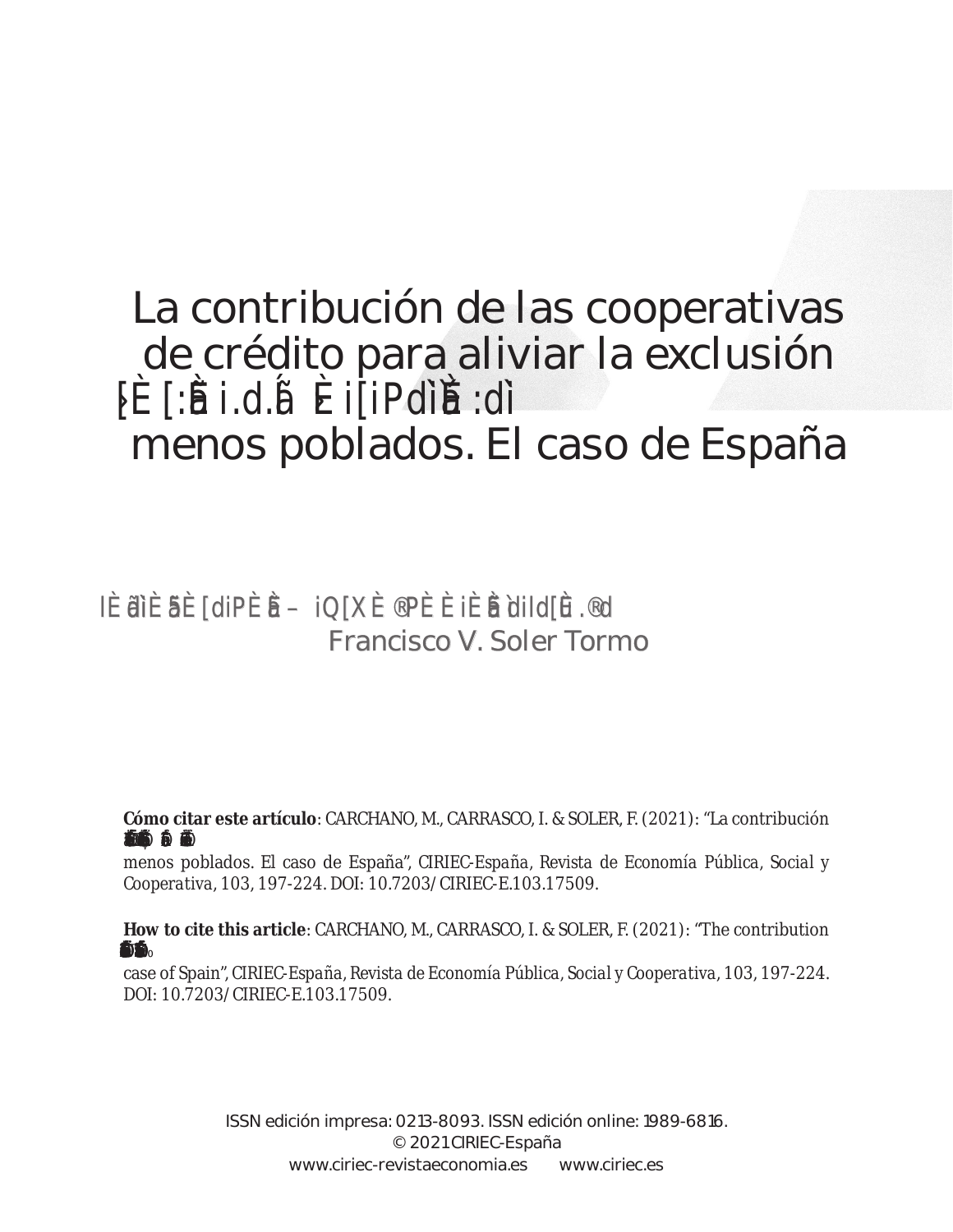# La contribución de las cooperativas de crédito para aliviar la exclusión financiera geográfica en los espacios menos poblados. El caso de España

## Marcos Carchano Alcaraz Inmaculada Carrasco Monteagudo Francisco V. Soler Tormo

**RESUMEN:** La crisis asociada a la Covid ha puesto de manifiesto nuevamente la relevancia del sistema financiero. La pasada crisis, de carácter financiero había impactado intensamente en el sistema bancario, provocando un fuerte retroceso en la actividad crediticia, lo que, en muchos casos se ha traducido en riesgo creciente de exclusión financiera, sobre todo en aquellos territorios en retroceso demográfico. En este contexto, las cooperativas de crédito, caracterizadas por su reducido tamaño, localismo y vocación de banca de proximidad, han sufrido un deterioro patrimonial menos acusado que el resto de las entidades del sistema bancario. Además, actúan en las áreas donde la densidad de población es más baja, distinguiendo su actividad del negocio de la banca lucrativa, lo que permite paliar la menor implantación de entidades financieras, contribuyendo mitigar la exclusión financiera de carácter geográfico en estos espacios. Así, en un intento por reivindicar el papel de las cooperativas de crédito, en especial en el desarrollo de los territorios de la España Vacía, se plantea el presente trabajo con un doble objetivo: por un lado, analizar la relación existente entre sistema financiero, empleo y población, y por otro, comprobar si la presencia de las cooperativas de crédito es mayor allí donde ambos factores son más débiles, dando servicio en los espacios no atendidos por el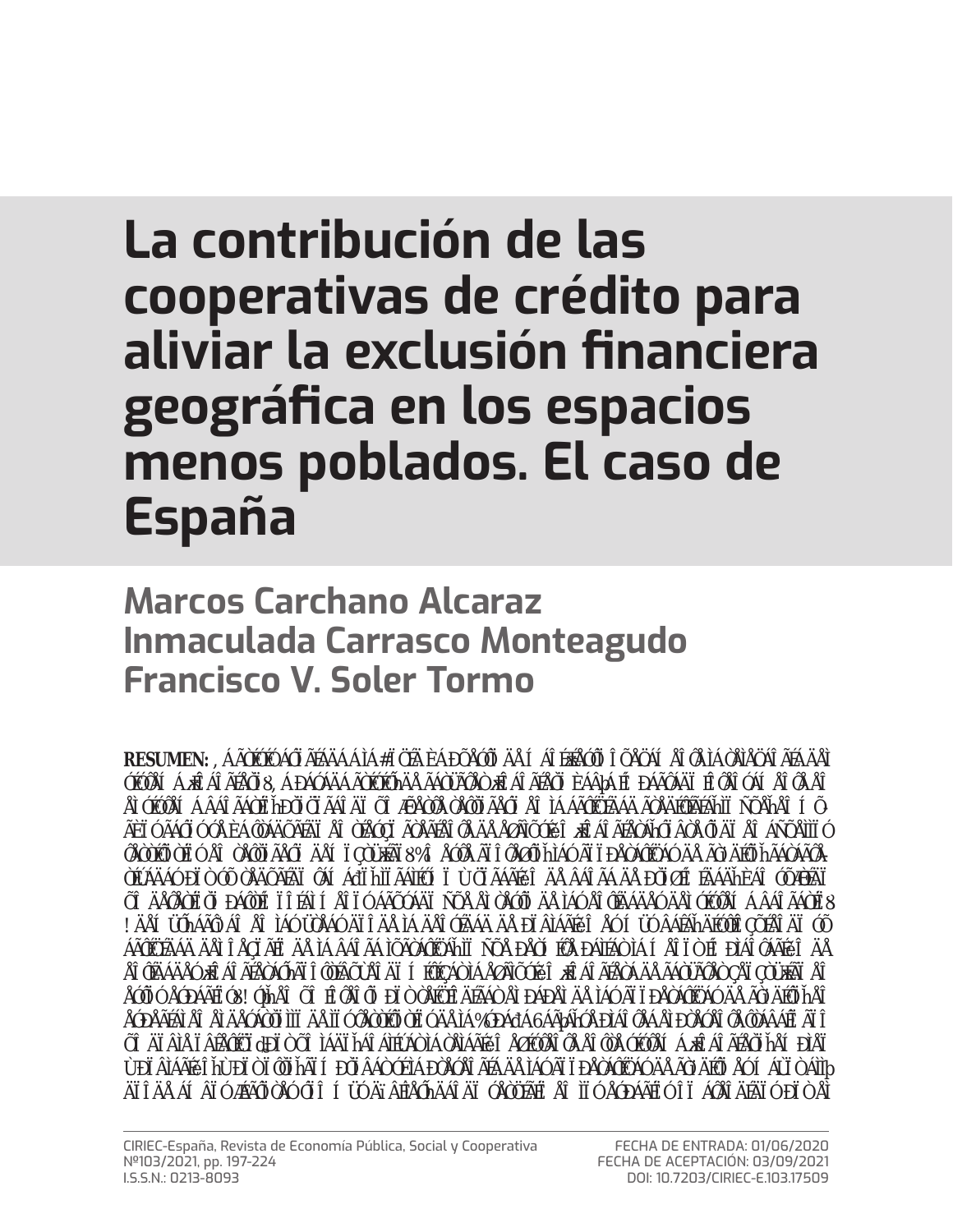resto de los intermediarios financieros. Para ello se presenta un estudio empírico realizado a partir de un modelo de ecuaciones estructurales mediante una técnica de mínimos cuadrados parciales para datos demográficos y de actividad financiera en 2018, donde la provincia se utiliza como unidad de análisis.

PALABRAS CLAVE: Cooperativas de crédito, exclusión financiera, desarrollo regional, PLS. CLAVES ECONLIT: A130, G21, R2.

**Cómo citar este artículo/How to cite this article**: CARCHANO, M., CARRASCO, I. & SOLER, F. (2021): "La contribución de las cooperativas de crédito para aliviar la exclusión financiera geográfica en los espacios menos poblados. El caso de España", *CIRIEC-España, Revista de Economía Pública, Social y Cooperativa*, 103, 197-224. DOI: 10.7203/CIRIEC-E.103.17509.

**Correspondencia**: Marcos Carchano Alcaraz, estudiante de doctorado, Universidad de Castilla-La Mancha, Marcos.Carchano@alu.uclm.es, ORCID: 0000-0003-3285-8450; Inmaculada Carrasco Monteagudo, Profesora Titular de Universidad, Inmaculada.Carrasco@uclm.es, Universidad de Castilla-La Mancha, ORCID: 0000-0002-3844-4569; Francisco V. Soler Tormo, Profesor asociado, Francisco.Soler@uv.es, Universitat de València, ORCID: 0000-0002-0442-1422.

**ABSTRACT:** The Covid-related crisis has once again highlighted the relevance of the financial system. The last financial crisis had an intense impact on the banking system, causing a sharp decline in lending activity, which, in many cases, has resulted in an increasing risk of financial exclusion especially in those territories in demographic decline. In this context, credit unions, characterized by their small size, localism and vocation of proximity banking, have suffered a less marked deterioration in assets than the rest of the entities of the banking system. In addition, they operate in areas where the population density is lower, differentiating their activity from the business of lucrative banking contributing to alleviate the financial exclusion of a geographical nature in these spaces.

In an attempt to vindicate the role of credit unions, in the development of the territories of depopulation Spain, the present work is proposed. The aim of this is, on the one hand, to analyze the relationship between the financial system, employment and population, and on the other, to check if the presence of credit unions is greater where both factors are weaker, providing service in the spaces not attended by financial intermediaries. To this end, an empirical study is presented based on a model of structural equations using a partial least squares technique for demographic and financial activity data in 2018, the province is used as a unit of analysis.

KEY WORD: Credit cooperatives, financial exclusion, regional development, PLS.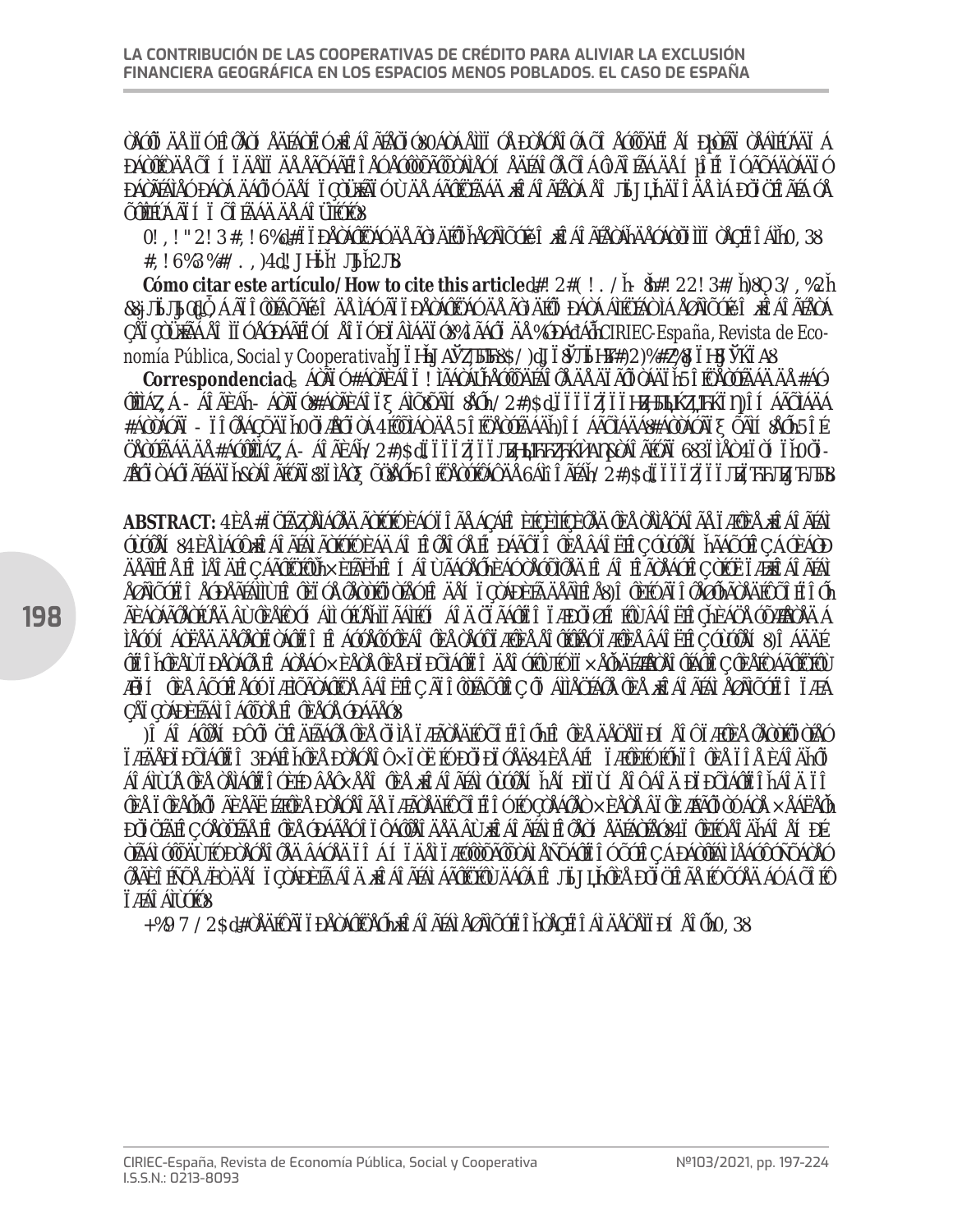# Expanded abstract

The contribution of credit cooperatives to alleviate geographical financial exclusion in less populated areas. The case of Spain

### **Objective**

The last economic crisis had a significant impact on the Spanish economy and particularly on national financial activity, causing a sharp decline in credit activity. This forced most savings banks to transform into commercial banks. For their part, credit cooperatives, as entities linked to the third sector, have more firmly resisted the credit collapse, granting greater credit stability to the financial system in those areas where they are located, contributing to regional balance (Arnone, 2015; Ammirato, 2018; Giagnocavo et al., 2012). In fact, from 2008 to the present they have increased their market share by more than two percentage points, representing 7.4% and 8.9% of the total credit and deposit of the banking system. The reasons for this relative immunity are found in their own characteristics: small size, localism, and proximity banking, which allow them to distinguish their activity from the profitable banking business. In this sense, credit cooperatives are positioned as an instrument for the fight against financial exclusion, the availability of credit and the provision of services to the population with difficulties in accessing credit. (McKillop et al., 2007; McKillop et al., 2011; Myers et al., 2012).

Thus, in a context of growing financial exclusion, as a consequence of the location patterns followed by the different financial entities, it is the municipalities with the lowest income and the largest drop in population where this phenomenon intensifies (Martín-Oliver, 2019). These spaces, which are less profitable for financial intermediaries aimed at maximizing shareholder value, have been occupied by credit unions, targeted at maximizing value for all interested parties (stakeholder value). In this way, they act by financing the economic development of the area through the mobilization of resources, reinvestment of their funds and financial inclusion, contributing to regional balance.

In an attempt to vindicate the role of cooperatives in shortening financial exclusion, especially in the most depressed areas of the Spanish geography, the present work aims to analyze to what extent the presence of credit cooperatives in sparsely populated areas in Spain is larger, contributing more to facilitating credit in its immediate surroundings and reducing the effects of the financial crisis.

### Methodology

To meet the proposed objective, we define a structural equation model (SEM), based on a partial least squares (PLS) technique. This technique is appropriate for causal-predictive analysis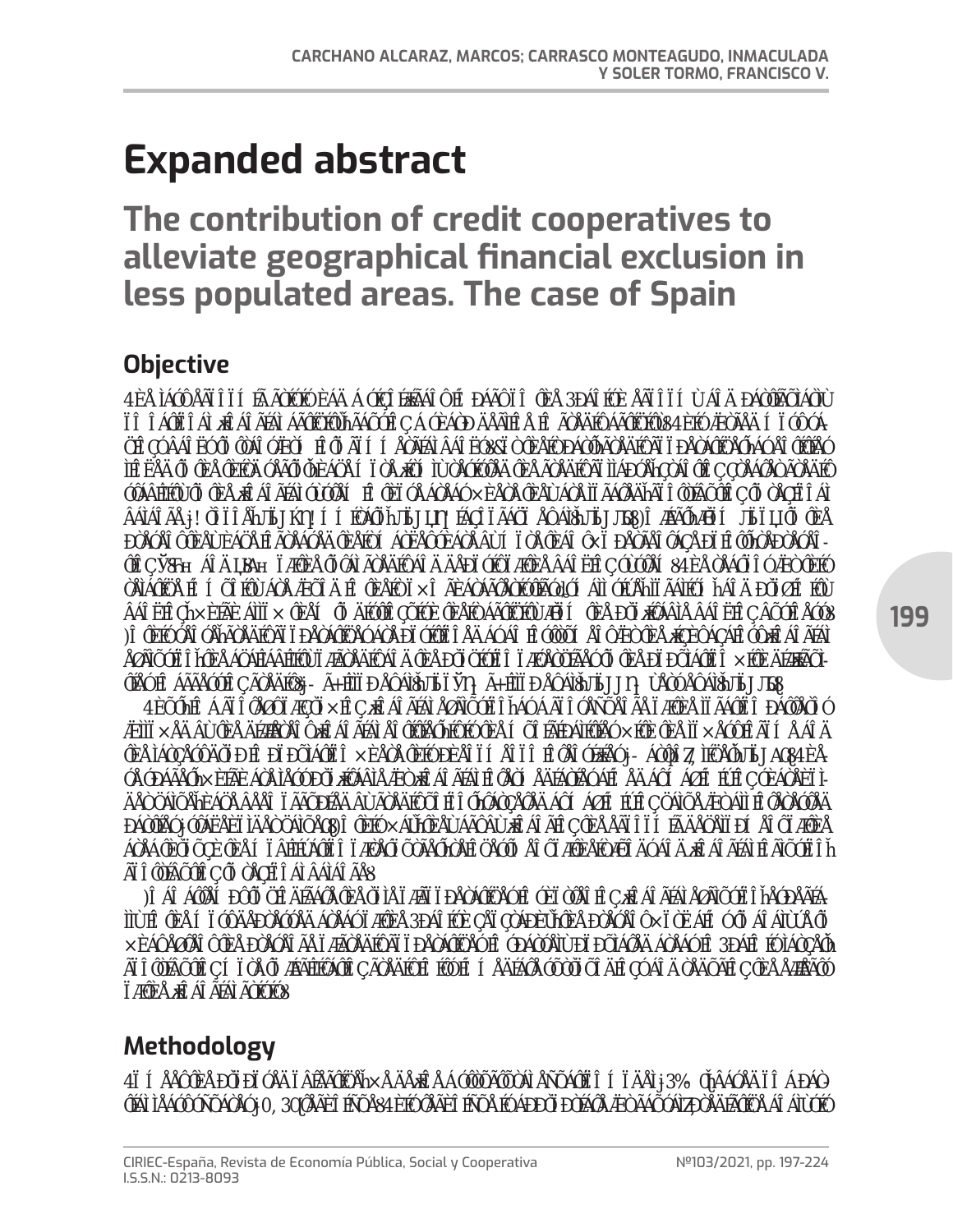when there is not enough theoretical information. It allows establishing a correlation between latent variables (Haenlein and Kaplan, 2004), through the estimation of the measurement model and the structural model (Chin et al, 2003), which allow to quantify direct and indirect effects between variables (Barclay et al. , nineteen ninety five). In addition, it has several advantages, such as its greater statistical power (Hair et al., 2017b) to identifying the significance of the relationships (Sarstedt y Mooi, 2019).

PLS adapts to the data and variables included in the model, which are characterized by their heterogeneity. The proposed model was configured in three constructs, two exogenous, of which one of them also acts as endogenous (population and economic activity) and one endogenous. All of them linked to a provincial database created from information published by the INE and the Bank of Spain, where the province is used as the unit of analysis.

In this framework of analysis, the three working hypotheses are:

H1: The existence of a more intense financial activity is a good predictor of the existence of a denser population and a higher level of economic activity and job creation.

H2: Credit cooperatives tend to be more present in less populated areas and with weaker economic activity.

H3: Credit cooperatives serve market niches not supplied by the rest of financial intermediaries.

#### Results and Conclusions

The results allow us to accept all the hypotheses raised. In this way, credit cooperatives collaborate in the fight against financial exclusion, the availability of credit and the provision of financial services, mainly in territories with low demographic density, which contributes both to the revitalization of the territories and the well-being of the societies where they operate, thanks to close relationships with the environment. On the other hand, this work also shows that credit cooperatives have a greater presence in the territories where the population and employment are lower, which highlights the differences between them and the rest of the banking entities in what banking activity is concerned. In conclusion, credit cooperatives collaborate in the generation of virtuous growth circles in less populated areas, acting as a factor of resilience and attraction of new migratory flows, collaborating in the reduction of local poverty thanks to the greater expansion of the number of financial services.

### Limitations and Original Value

The limitations presented by the results are associated with the use of the structural equation model (SEM). On the one hand, this technique does not allow to identify circular causation (recursive models) and therefore the existence of virtuous and vicious circles. On the other hand, due to its static nature, it does not allow the analysis of whether credit unions contribute to limiting the decline in credit.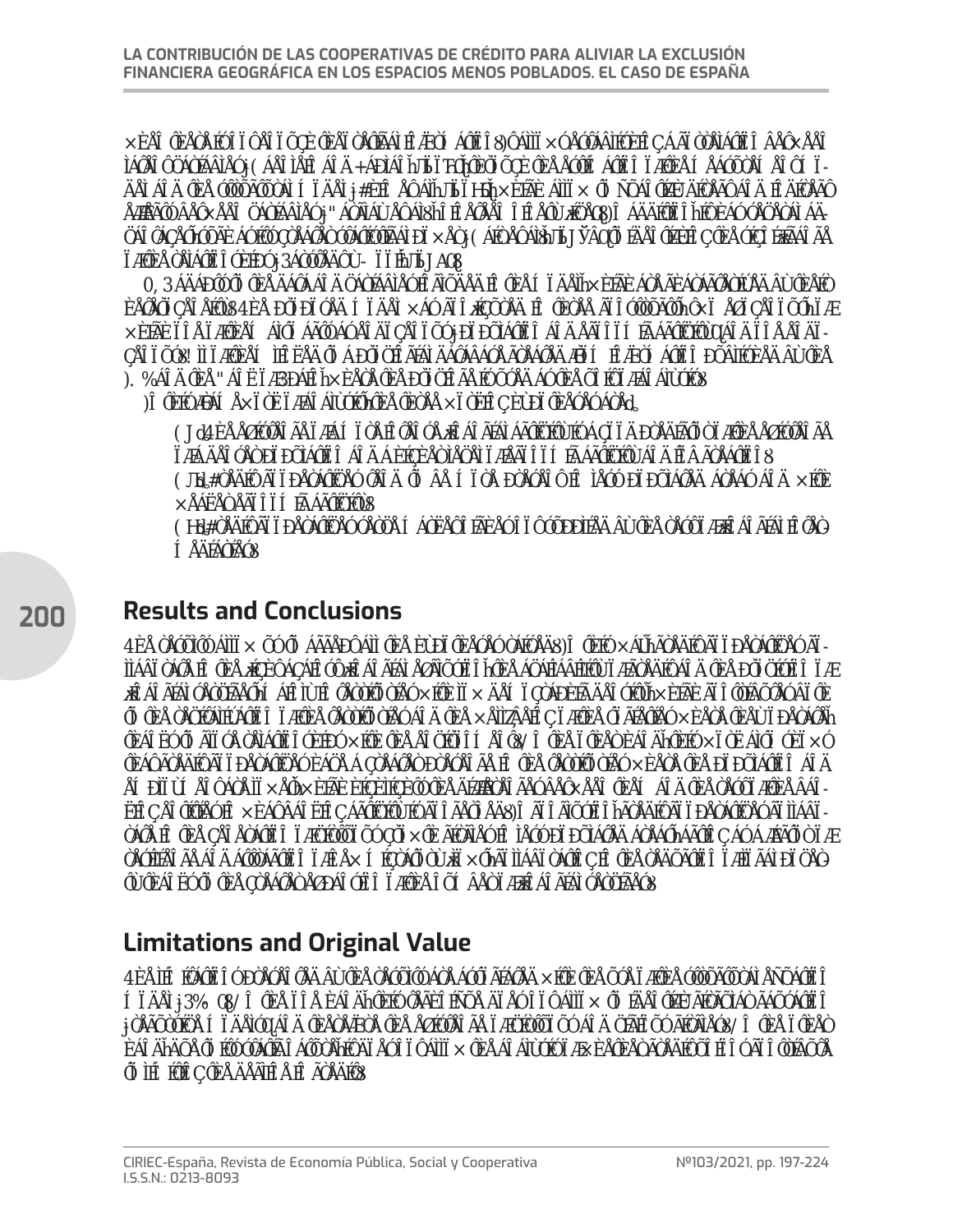The originality provided by this work has to do with the expansion of the measure used in other studies as a proxy for financial inclusion, having incorporated a construct that includes the dimension of the financial sector, measured through credit and deposits. The model presented has also allowed us to find direct and indirect relationships that help to explain the differential behavior of credit unions with respect to capitalist financial intermediaries.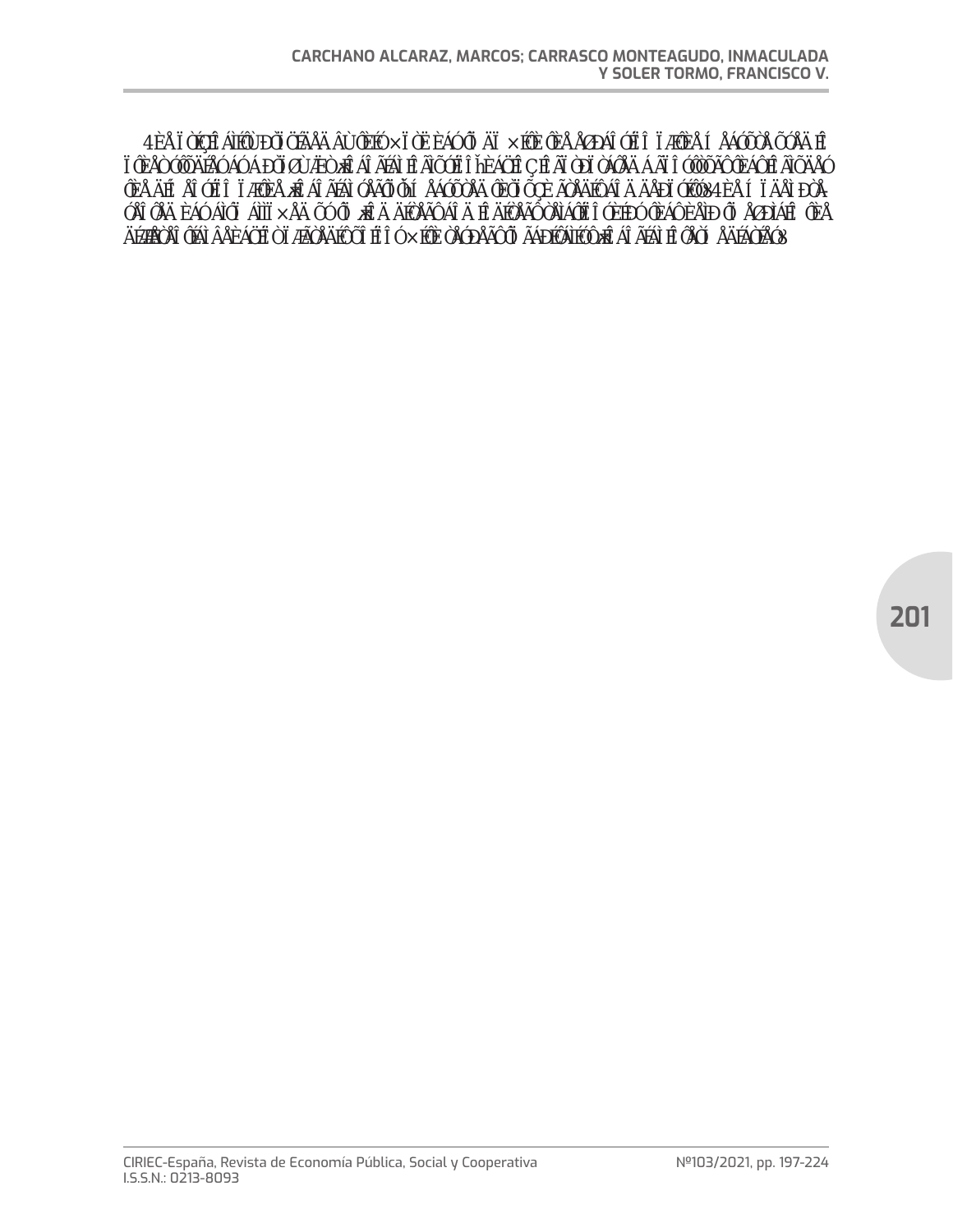## 1. Introducción

El ajuste de la capacidad realizado por las entidades financieras tras la crisis iniciada en 2007/2008, que impactó de forma notable en la economía española y en particular en la actividad financiera nacional, se asocia con el incremento de la exclusión financiera, que es más intensa en los municipios menos poblados (Martín-Oliver, 2019; Posada Restrepo, 2021).

La práctica totalidad de las cajas de ahorros se transformaron en bancos comerciales, dados sus problemas de solvencia. Sin embargo, las cooperativas de crédito han sufrido un deterioro patrimonial menos acusado que el resto del sistema bancario. Ninguna entidad ha requerido de ayudas públicas y los escasos problemas graves se han solucionado con operaciones dentro del propio sector.

Las razones de esta relativa inmunidad encuentran su origen precisamente en algunas de las características que habitualmente eran consideradas como debilidades de las cooperativas, en especial su tamaño, localismo y vocación de banca de proximidad. Su reducida capacidad, salvo escasas excepciones, las mantuvo alejadas de grandes proyectos de dudosa viabilidad, que fracasaron al quebrarse el ciclo de euforia. Sus medios limitados les aislaron en la mayoría de los casos de la tentación de productos complejos y de su comercialización fraudulenta al por menor. Por su parte, como banca de proximidad, las cooperativas de crédito tuvieron una relación más estrecha con el medio que financiaban, lo que facilitaba el conocimiento mutuo y permitía que la adopción de decisiones operativas fuera más próxima.

Los poderes públicos han valorado frecuentemente las cooperativas de crédito como instrumento para la lucha contra la exclusión financiera, la disponibilidad de crédito y la provisión de servicios a la población con dificultades de acceso al crédito (McKillop et al., 2007; McKillop et al., 2011; Myers et al., 2012). La exclusión financiera supone la provisión no adecuada de servicios financieros por parte del sistema financiero formal y un deficiente acceso a facilidades de pago, de servicios de ahorro o de seguro (Thorat, 2008).

La falta de acceso de los hogares a instituciones financieras con implantación local tiene efectos en las empresas (Brown et al., 2019; Herpfer et al., 2019; Nguyen 2019) y en los hogares (Célerier y Matray, 2019); además, la expansión del número de oficinas reduce la pobreza local y aumenta el dinamismo del mercado de trabajo (Burgess y Pande, 2005; Bruhn y Love, 2014).

Las áreas rurales presentan mayores desafíos ante el problema de la exclusión financiera (De Olloqui et al., 2015; Jiménez & Tejero, 2018). Por esta razón, la Agenda 2030 para el Desarrollo Sostenible (United Nations, 2015) subraya la urgencia de facilitar a los pequeños productores del mundo rural el acceso a recursos productivos, entre ellos, los servicios financieros y facilitar la resiliencia financiera. Ambos objetivos se han convertido en una prioridad en las agendas políticas (Salignac et al., 2019)

La literatura sobre inclusión/exclusión financiera es desigual; ha habido una mayor profusión de estudios centrados en Norte América y Reino Unido o en países en vías de desarrollo, mientras que los estudios en ámbitos de la Europa continental han tenido una menor incidencia (Fernández-Olit et al, 2019-b). En el ámbito español, algunos trabajos se han orientado al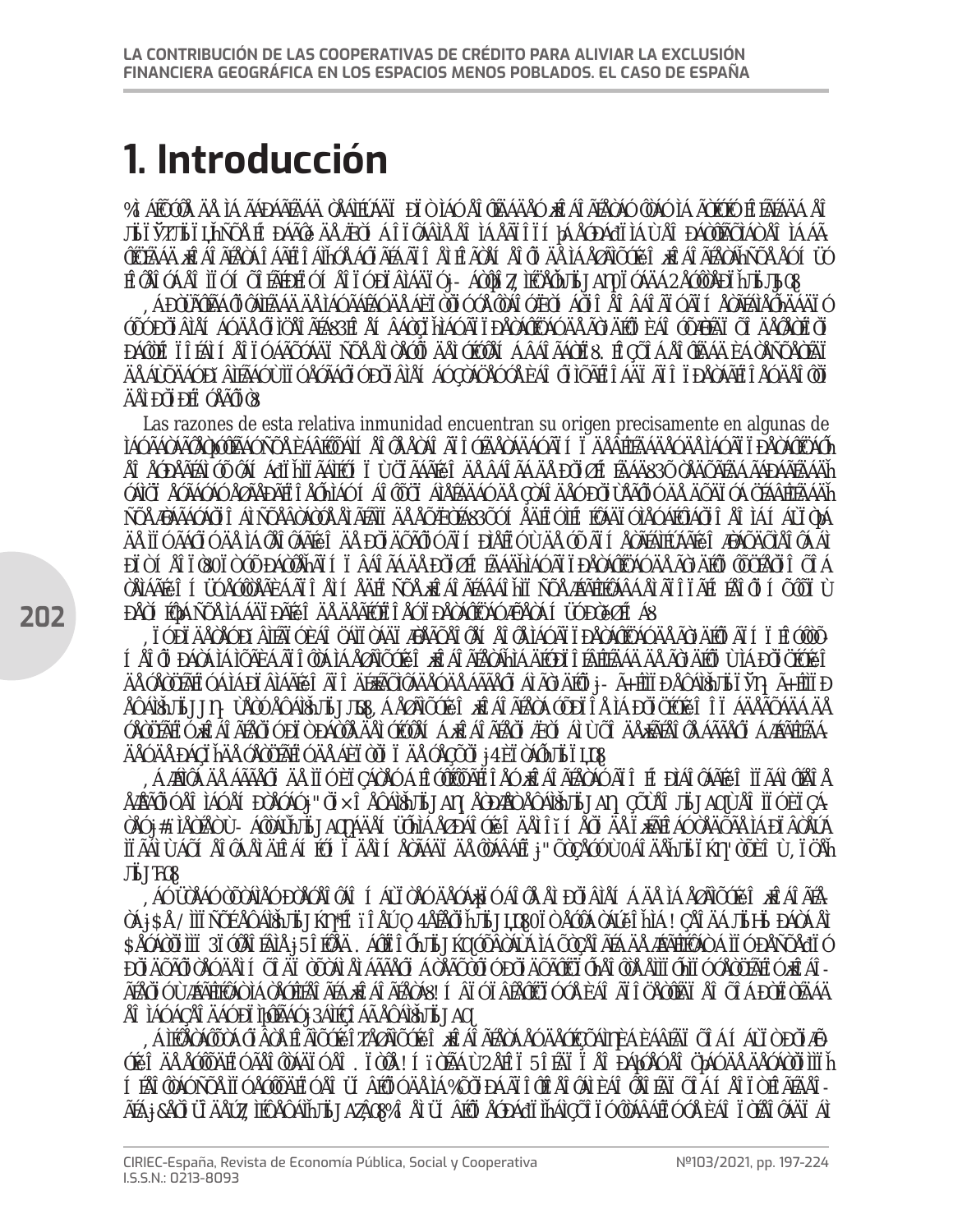análisis de la exclusión financiera en colectivos vulnerables (Fernández-Olit et al, 2018) y en zonas urbanas (Fernández-Olit et al., 2019-a; Fernández-Olit et al, 2018; De la Cuesta et al., 2021) demostrando que el perfil de la población desbancarizada se asocia con mayor precariedad económica.

Otra parte de la literatura sobre el caso español demuestra que los patrones de localización de las entidades financieras varían mucho según las instituciones (Alamá y Tortosa-Ausina, 2012; Alamá et al., 2015) y que los municipios con menor renta y mayor caída de población han sufrido una mayor exclusión financiera (Martín-Oliver, 2019), siendo cooperativas de crédito y cajas de ahorro las entidades que más contribuían a la inclusión financiera antes del proceso de reestructuración bancaria posterior a la crisis (Bernad et al., 2008). En este sentido, De la Cuesta et al. (2020) afirman que la ecología financiera en España se ha movido desde un sistema muy diverso, con altas tasas de bancarización a otro sistema más concentrado y homogéneo, en el que no han surgido desarrollos financieros alternativos a las desaparecidas cajas de ahorro. Además, el cierre de oficinas tras la crisis económica se explica por razones como la caída en la demanda de servicios bancarios; el cese de la misión social de las cajas de ahorros (Martín-Oliver, 2019) o la búsqueda de eficiencia por las entidades de crédito y es previsible que la reducción del número de oficinas y cajeros automáticos continúe durante unos años (Posada Restrepo, 2021).

Por su parte, Maudos (2018) aclara que en 2008 (año de inicio de la crisis financiera en España y en el que el número de entidades operando y oficinas abiertas alcanzaron sus máximos) el porcentaje de población sin una oficina bancaria en su municipio era del 2 por ciento, si bien el número de municipios sin una oficina bancaria era del 44 por ciento. Tras el ajuste del sistema bancario, en 2015, el número de habitantes sin acceso a oficina bancaria en su municipio había ascendido en un 20 por ciento y el número de municipios sin una oficina bancaria había aumentado en 328. A día de hoy, en torno a 1,300.000 personas se encuentran en una situación de vulnerabilidad en el acceso al efectivo (Posada Restrepo, 2021).

En este panorama, la población que depende de las cooperativas de crédito para el acceso a los servicios financieros ha aumentado en un 29 por ciento, si bien sigue siendo minoritaria su presencia en el sistema financiero español (Maudos, 2018). Sin embargo, la relevancia de las cooperativas de crédito puede ser diferente si el análisis se aborda desde una perspectiva más cualitativa.

Alamá et al, (2015) sugieren que es importante investigar si la reestructuración bancaria española puede haber puesto en peligro la inclusión financiera de las comunidades menos privilegiadas y De la Cuesta et al. (2021) indican que sería interesante explorar el papel potencial de las organizaciones con un carácter más comunitario.

Recogiendo ambas sugerencias, y teniendo en cuenta las consideraciones anteriores, en este estudio pretendemos avanzar respuestas a las siguientes preguntas: ¿Cómo afecta el acceso al sistema bancario al tamaño de la población y al dinamismo laboral?; ¿cómo afecta el tamaño de la población y del mercado laboral a la presencia y actividad de cooperativas de crédito?; ¿se comportan las cooperativas de crédito como el resto de los intermediarios financieros?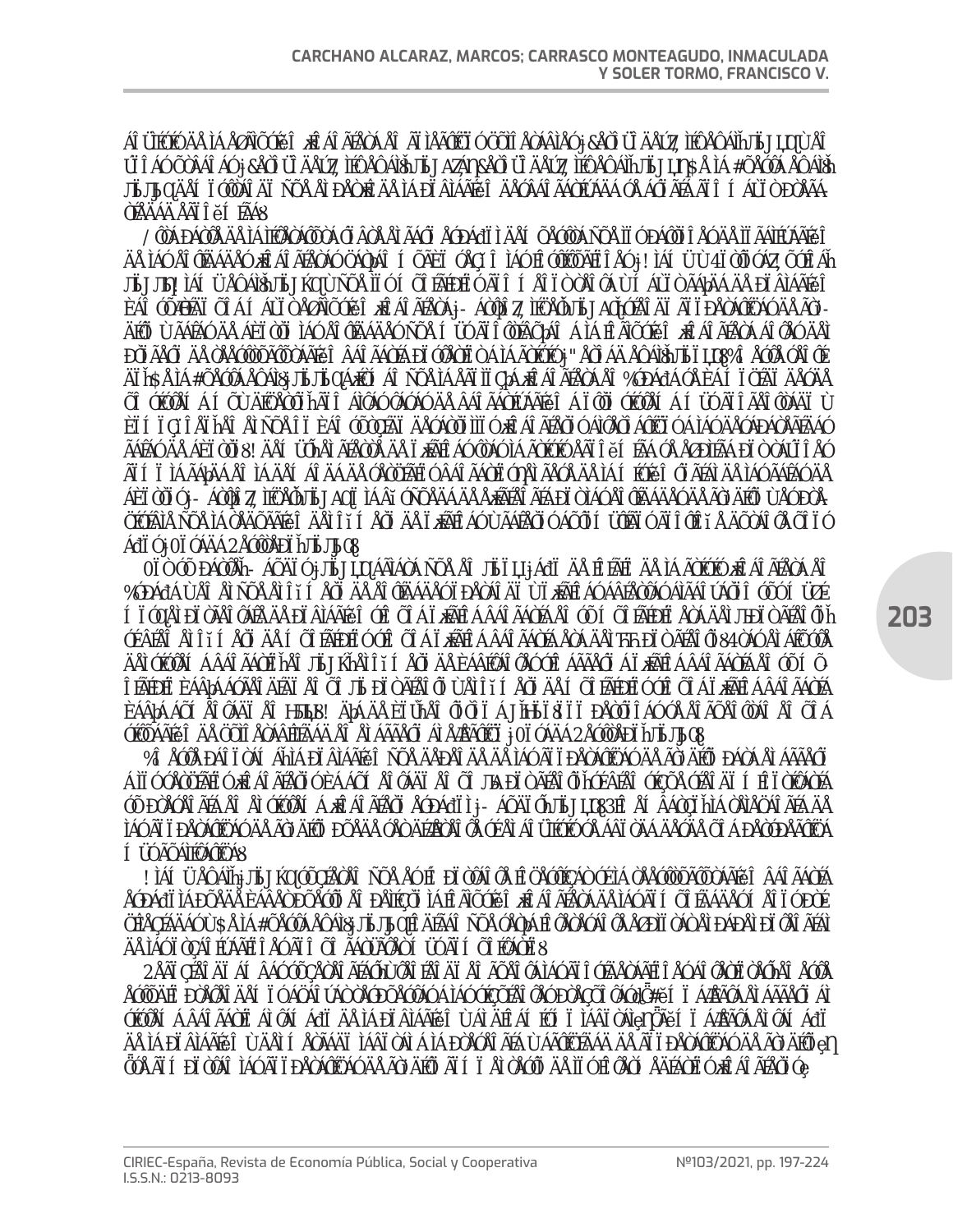Nuestra hipótesis de partida es que las cooperativas de crédito, como entidades de la economía social con una clara vocación regional y vinculación al territorio, contribuyen a frenar la exclusión financiera en las zonas más deprimidas de la geografía española y en este sentido, sirven mejor que otros tipos de entidades para limitar los problemas que dificultan la consolidación de la población en ellas. Por tanto, el presente estudio trata de analizar en qué medida la presencia de cooperativas de crédito en zonas escasamente pobladas en España es mayor, contribuyendo más a facilitar el crédito en su entorno más inmediato y a reducir los efectos de la crisis financiera.

Para dar respuesta a las preguntas planteadas proponemos un modelo de ecuaciones estructurales, basado en una técnica de mínimos cuadrados parciales aplicada a una base de datos provinciales creada a partir de información publicada por el INE y el Banco de España, empleando la provincia como unidad de análisis. Este modelo nos permitirá medir simultáneamente, por un lado, la importancia de la actividad financiera para el asentamiento de la población y el empleo y por otro, si la presencia de las cooperativas de crédito es mayor allí donde ambos factores son más débiles, ocupando los nichos de mercado no atendidos por el resto de los intermediarios financieros.

## 2. Cooperativas de crédito, modelo de negocio y presencia en la España vacía

### 2.1. La España vacía: características demográficas y económicas

La dinámica demográfica española en las últimas décadas tiende a polarizar la población. Por un lado, crecen y se consolidan áreas urbanas y periurbanas que constituyen imanes para la población y por otro, persiste una España rural, de escasos recursos y poco dinamismo económico (Arroyo, 2002; Goerlich et al., 2015; Budí, 2020 ; Gutiérrez et al., 2020-a, Gutiérrez et al. 2020-b). La mayoría de estas áreas se sitúan en el centro de la península, en las mesetas y las zonas montañosas. En el conjunto nacional, 8 de cada 10 municipios de menos de 5000 habitantes han perdido población durante la última década (Gobierno de España).

La Unión Europea catalogó las "Áreas Escasamente Pobladas del Sur de Europa" en las que se distinguen las "muy escasamente pobladas", con densidades por debajo de 8 hab/km2, de las que tienen densidades inferiores a 12,5 hab/km2. España presenta grandes manchas de despoblamiento extremo (vid Imagen 1 ) y en el 53% del territorio solo vive el 5% de la población (Pereira, 2004; Camarero, 2009). Ahora bien, no es un fenómeno exclusivo: lo compartimos con países como el vecino Portugal y otros más alejados como Polonia, Rusia, Japón, Esta-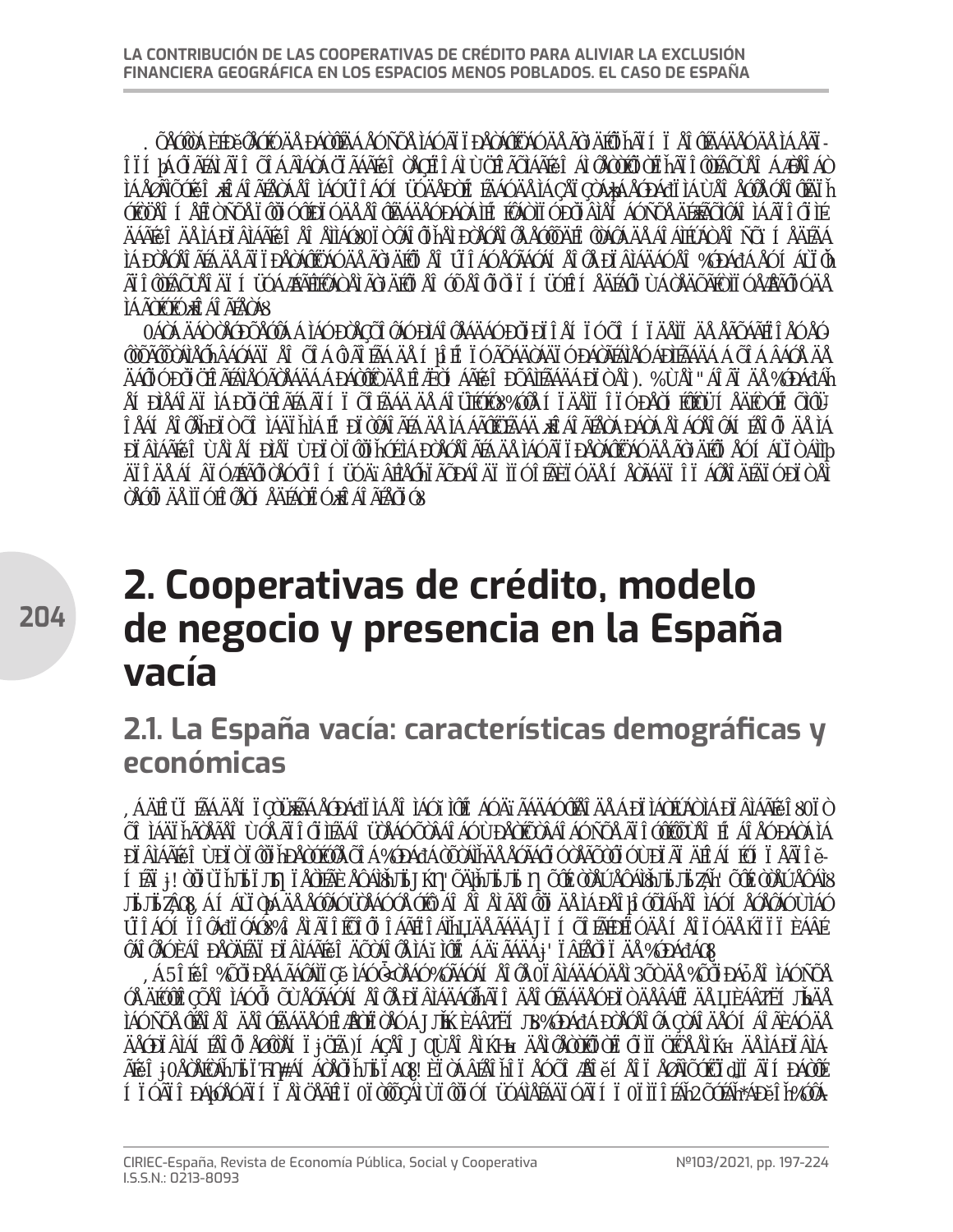dos Unidos, Italia, Alemania o Grecia (Johnson et al, 2015; García y Espejo, 2019; Camarero y Sampedro, 2019; Surchev, 2010; Rajovic y Bulatovic, 2013; Haub y Toshiko, 2014; Kato, 2014).



Imagen 1. El mapa del despoblamiento en Europa (Hab/Km2)

**Fuente**: Ministerio para la transición ecológica y reto demográfico (2020)

El menor dinamismo de la actividad económica en las áreas menos pobladas es un factor de abandono del territorio, sobre todo de jóvenes y mujeres, propiciando una evolución negativa tanto del crecimiento vegetativo como del saldo migratorio (Pinilla et al, 2008; Camarero et al, 2009, Recaño, 2017). A ello se suma el escaso atractivo para las migraciones exteriores, que podrían aliviar la pérdida de población (Delgado y Martínez, 2016; Pinilla y Sáez, 2017) y provoca círculos viciosos debido a que la baja densidad de población suele asociarse a una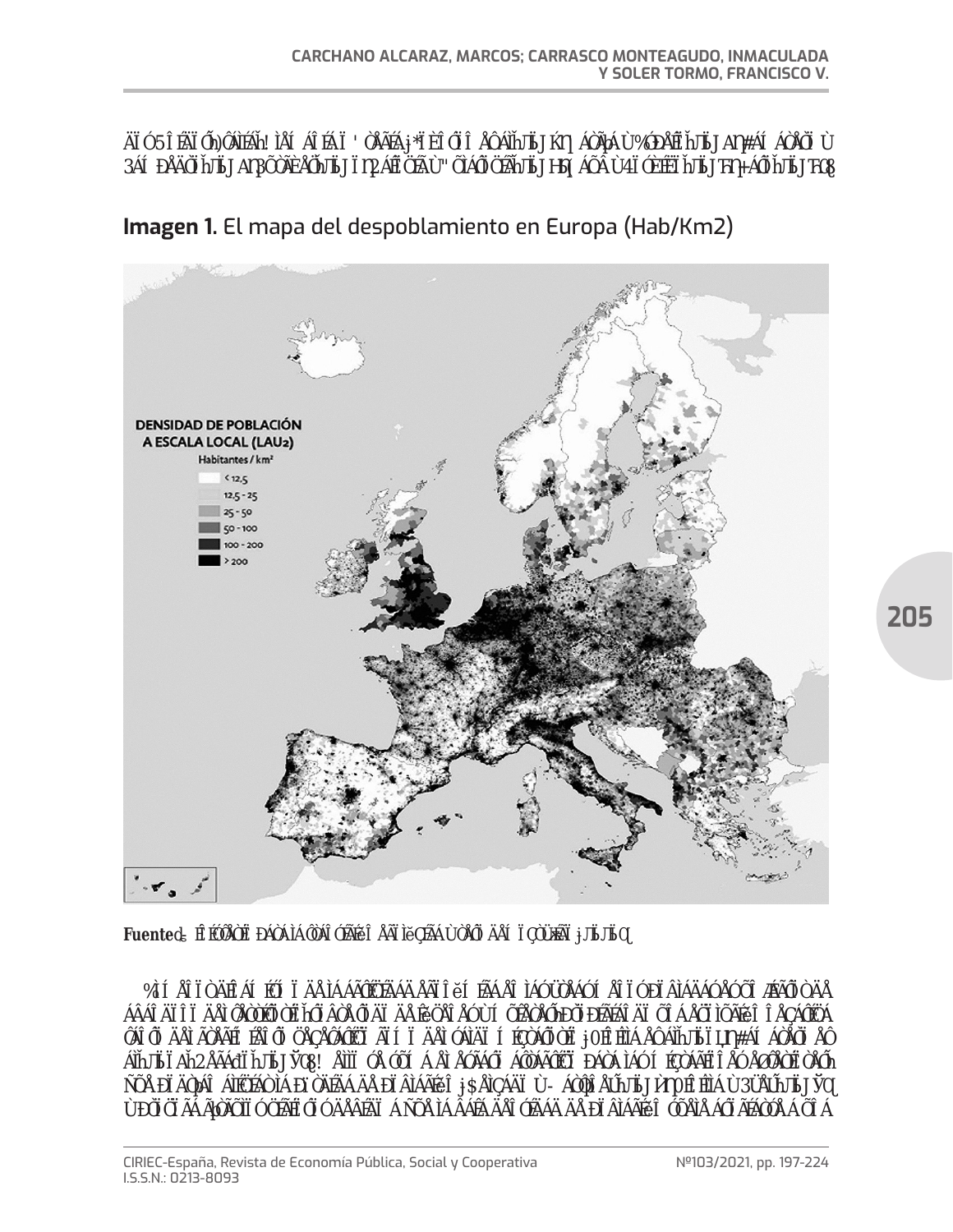peor dotación de infraestructuras y servicios y un mayor deterioro de la calidad de vida en estos territorios, disminuyendo su atractivo, reduciendo la llegada de más personas y frenando el desarrollo local (Valero et al, 2016; Szymanska et al, 2009; Carchano y Carrasco, 2020). Por tanto, una forma alternativa de delimitar la "España vacía" podría ser utilizando la ratio número de empleos por kilómetro cuadrado, al conjugar en cierta medida la densidad de la población y la actividad económica (Imagen 3).



#### Imagen 2. Empleo por superficie en las provincias españolas

**Fuente**: Elaboración propia con datos de INE, 2019

Atendiendo a este criterio, podemos considerar que la "España vacía" está formada por el conjunto de aquellas provincias en las que existen menos de 20 empleos por kilómetro cuadrado. Se englobarían, según datos del INE, 21 de las 50 provincias (dejando al margen las ciudades de Ceuta y Melilla), que suponen el 55,47% de la superficie total y el 15,10% de la población de 2018. Estas 21 provincias están en el interior peninsular (salvo Lugo), mientras que las 29 restantes se sitúan en las costas (salvo Madrid, Sevilla, Zaragoza, Córdoba, Valladolid, Álava, Navarra y la Rioja). La "España vacía" presenta unas características claramente diferenciadas: Una densidad de población inferior, de 25,2 habitantes por kilómetro cuadrado frente a los 176,5 del resto de España (datos de INE, 2018); Un PIB per cápita inferior a la media del Estado, que cayó en términos relativos durante los años de euforia crediticia, para estabilizarse a partir de la crisis en torno al 84,5% (datos de Banco de España, 2017); La producción supone el 12,9% del PIB total (datos de INE, 2018); En los últimos 20 años, según INE (2018) la "España vacía" ha perdido dos puntos porcentuales de su peso en la población total (del 17,2% al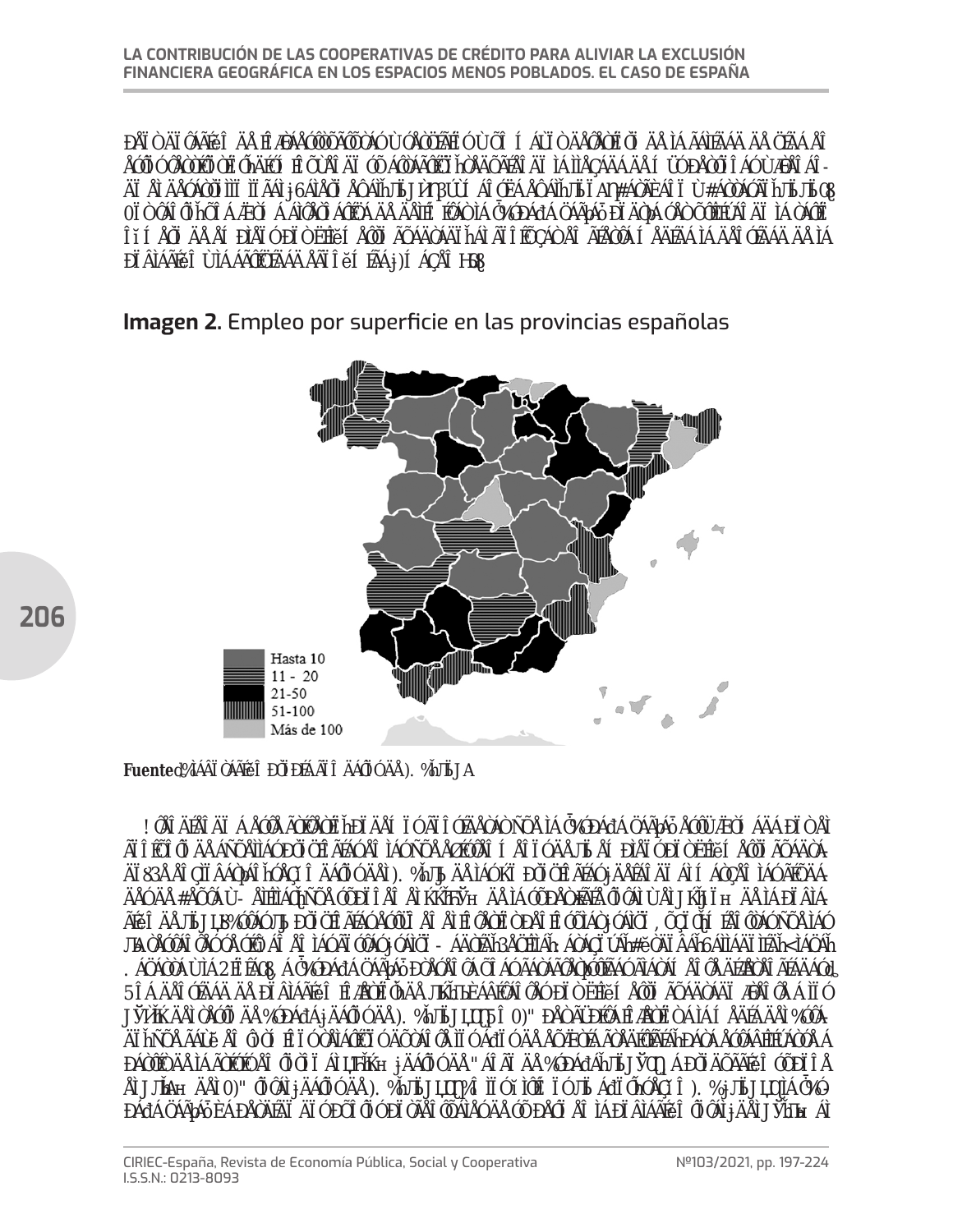15,1%), descenso superior al experimentado en el peso respecto al PIB (del 14,0% al 12,9%). De las 21 provincias consideradas tan solo tres (Guadalajara, Toledo y Lleida) experimentaron un crecimiento de población superior a la media estatal, sin duda debido al desbordamiento del crecimiento de sus provincias vecinas, Madrid y Barcelona; Por lo que se refiere a la actividad bancaria, el conjunto de la "España vacía" concentra el 12,6% de los depósitos y el 9,0% de los créditos (Banco de España, 2018). La totalidad de las 21 provincias consideradas (salvo Guadalajara) tiene indicadores de créditos y de depósitos por habitante inferiores a la media; En consecuencia, la ratio depósitos/créditos presenta un resultado mayor, de 142,1%, frente al 101,9 del conjunto del Estado (Banco de España, datos de 2018), lo que determina que parte del ahorro de la "España vacía" tiende a financiar al resto de la economía nacional; La ratio de oficinas por kilómetro cuadrado es inferior a la media (0,02 frente a 0.05). No obstante, la ratio de oficinas por cada 1000 habitantes es de 0,80 frente a 0,56 de media nacional, siendo superior a 1 en las provincias de Cuenca, Huesca, Soria, Teruel y Zamora (Banco de España, 2018); De forma más evidente a partir de la crisis financiera, el grado de concentración del mercado bancario, aunque generalizado en el conjunto del Estado, es más acusado en la España vacía. Esto hace que las provincias en las que una entidad bancaria concentra más del 35% de los depósitos pase de 4 en 2008 a 7 en 2014 (Teruel, Cáceres, Huesca, Segovia, Tenerife, Palencia y Zaragoza), en algunos casos con liderazgo de una cooperativa de crédito (Maudos, 2016).

### 2.2. Las cooperativas de crédito y su presencia en la España vacía

En este contexto de escaso dinamismo poblacional y más reducida capacidad para generar renta y riqueza, el peor acceso al crédito ejerce de acelerador de las tendencias anteriores. Además, el riesgo de exclusión financiera en las zonas poco pobladas emerge como resultado de la combinación de circunstancias como las anteriormente descritas y como un elemento de exclusión social.

La exclusión financiera es la incapacidad para acceder adecuadamente a servicios financieros debido a problemas de acceso, precio, condición, marketing o autoexclusión (Sinclair, 2001; Kempson y Whyley, 1999-a; 1999-b; Devlin, 2009). Este fenómeno puede afectar a individuos o grupos de personas que viven en la misma región (Martín-Oliver, 2019) y se desencadena por ciertas características de los hogares o del solicitante potencial de crédito, como el nivel educativo, el tipo de vivienda de los hogares, el nivel de renta, el estatus respecto al empleo y la edad (Devlin, 2005, 2009; Joassart-Marceli y Stephens, 2009). La exclusión de tipo geográfica está más relacionada con la falta de implantación de las entidades bancarias en los territorios, factor que frecuentemente se vincula con la densidad de población, de forma que una baja densidad de población se asocia con la existencia de un bajo número de oficinas bancarias (Maudos, 2016; Alamá y Tortosa-Ausina, 2012, Gunther, 1997, Evanoff, 1988; Zubeldia et al., 2012). Las áreas rurales, donde la densidad de población es normalmente más baja, se verán por tanto afectadas por esta menor implantación de las entidades financieras, que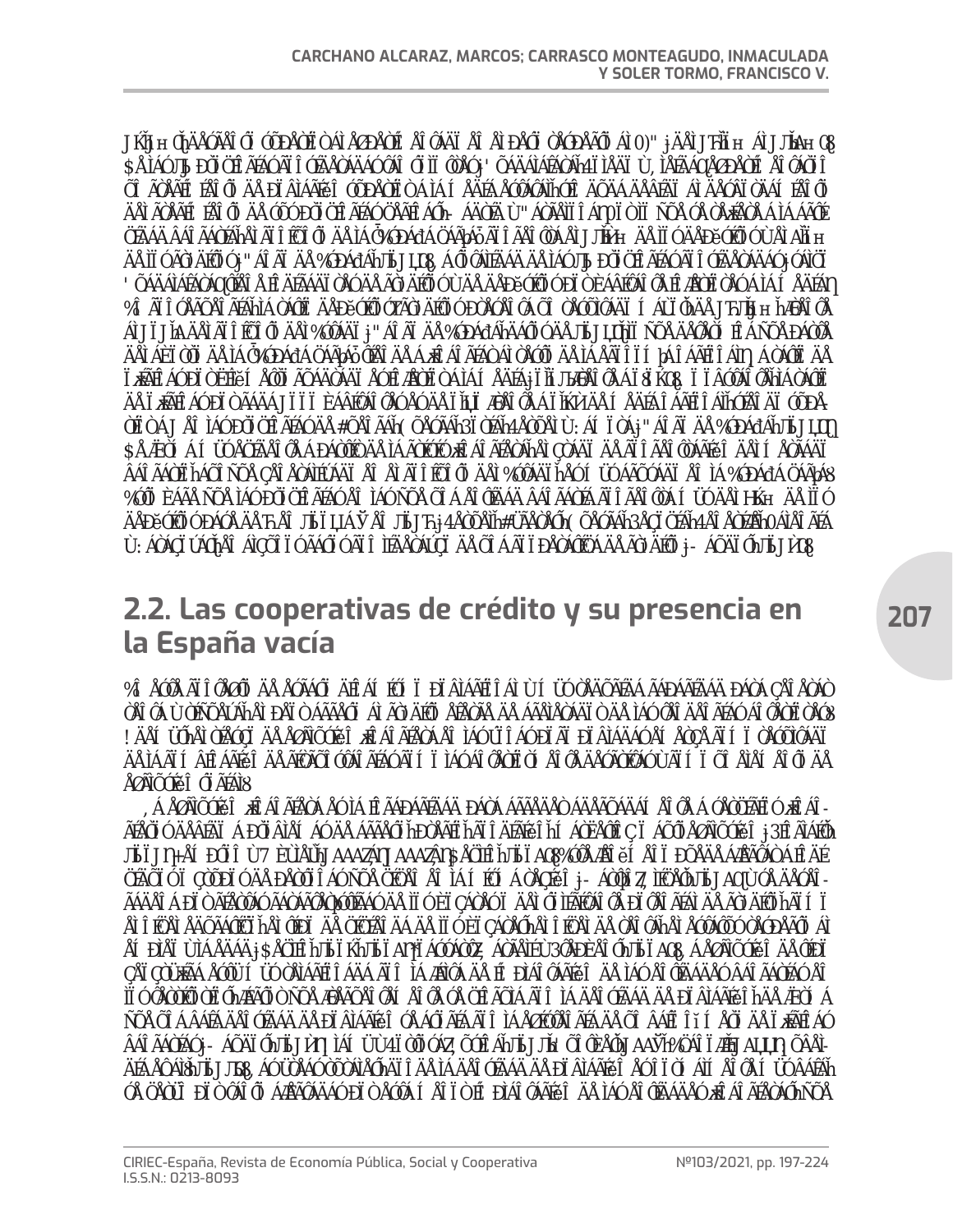deben asumir mayores costes fijos por oficina para operar, debido a una menor dimensión del mercado potencial (De Olloqui, et al, 2015), lo que dificulta el acceso a servicios financieros básicos en aquellos municipios poco poblados (Belmonte et al., 2013), profundizando el círculo vicioso de aquellos espacios que carecen de servicios esenciales (De la Cruz-Ayuso, 2016).

Estudios previos para el caso español demostraron que, entre 2008 y 2012, el número de municipios excluidos de los servicios financieros (sin ninguna oficina) aumentó en 124 y el número de personas excluidas lo hizo en algo más de 81.000 (Maudos, 2016; Jiménez y Tejero, 2018). En este contexto, las cajas de ahorros se manifestaron como mejores contribuidoras a la integración financiera en relación con los bancos comerciales. Concretamente siguiendo a Maudos (2016), en el año 2012 el 2,2% (993 municipios) eran rescatada por una caja de ahorros, el 0,4% (301 municipios) por cooperativas de crédito, y un 0,3% (122 municipios) por bancos. Por tanto, la desaparición de las cajas de ahorro supone un incremento de la exclusión financiera (Martín-Oliver, 2019).

En términos globales, el acceso a los servicios financieros ha mejorado notablemente entre 2011 y 2017 (World Bank, 2020). Sin embargo, en España se evidencia que en los territorios con menores tasas de empleo por kilómetro cuadrado existe una escasez relativa de crédito bancario. De hecho, el retroceso generalizado del crédito producido con la Gran Recesión ha tenido un carácter heterogéneo entre las provincias catalogadas de la España vacía.

Gran parte de las provincias españolas relativamente despobladas que han resistido mejor el retroceso de crédito presentan una cuota de mercado de las cooperativas de crédito significativamente superior a la media, lo que permite suponer que la mayor presencia de este tipo de instituciones, dotadas de una marcada vocación territorial, contribuye a que el ahorro de la "España vacía" tienda a canalizarse hacia su entorno geográfico y de este modo constituya un agente que favorezca el desarrollo regional de zonas deprimidas.

Si consideramos el conjunto de las provincias españolas, con la excepción de Álava, Navarra y Almería, se puede confirmar que las cooperativas de crédito tienden a tener una presencia proporcionalmente superior en las provincias que más población han perdido. En general, en las provincias de la "España vacía" hay una cuota de mercado de las cooperativas de crédito superior a la media estatal. De este modo, para el conjunto de España las cooperativas (datos de INE y Banco de España para 2018) concentran el 8,9% de los depósitos y el 7,4% de los créditos, mientras que en la "España vacía" estos indicadores son el 15,8% y el 15,9% respectivamente. Por otra parte, no solo tienen un peso superior, sino que, además, se desprende que esta mayor presencia es más acusada por lo que se refiere al crédito. En consecuencia, la cuota de mercado de las cooperativas de crédito tiende a ser superior en aquellas provincias más deprimidas, es decir, con unas ratios empleo-superficie menores y con un retroceso demográfico más acusado. Así, este tipo de empresas de economía social tienden a instalarse en aquellos territorios donde la renta per cápita y densidad de población son menores (Bernad et al., 2008; Alamá y Tortosa, 2012; French et al., 2013), actuando en contra de la exclusión financiera a través de una mayor disponibilidad de crédito y provisión de servicios (Mckillop et al., 2007; Mckillop et al., 2011).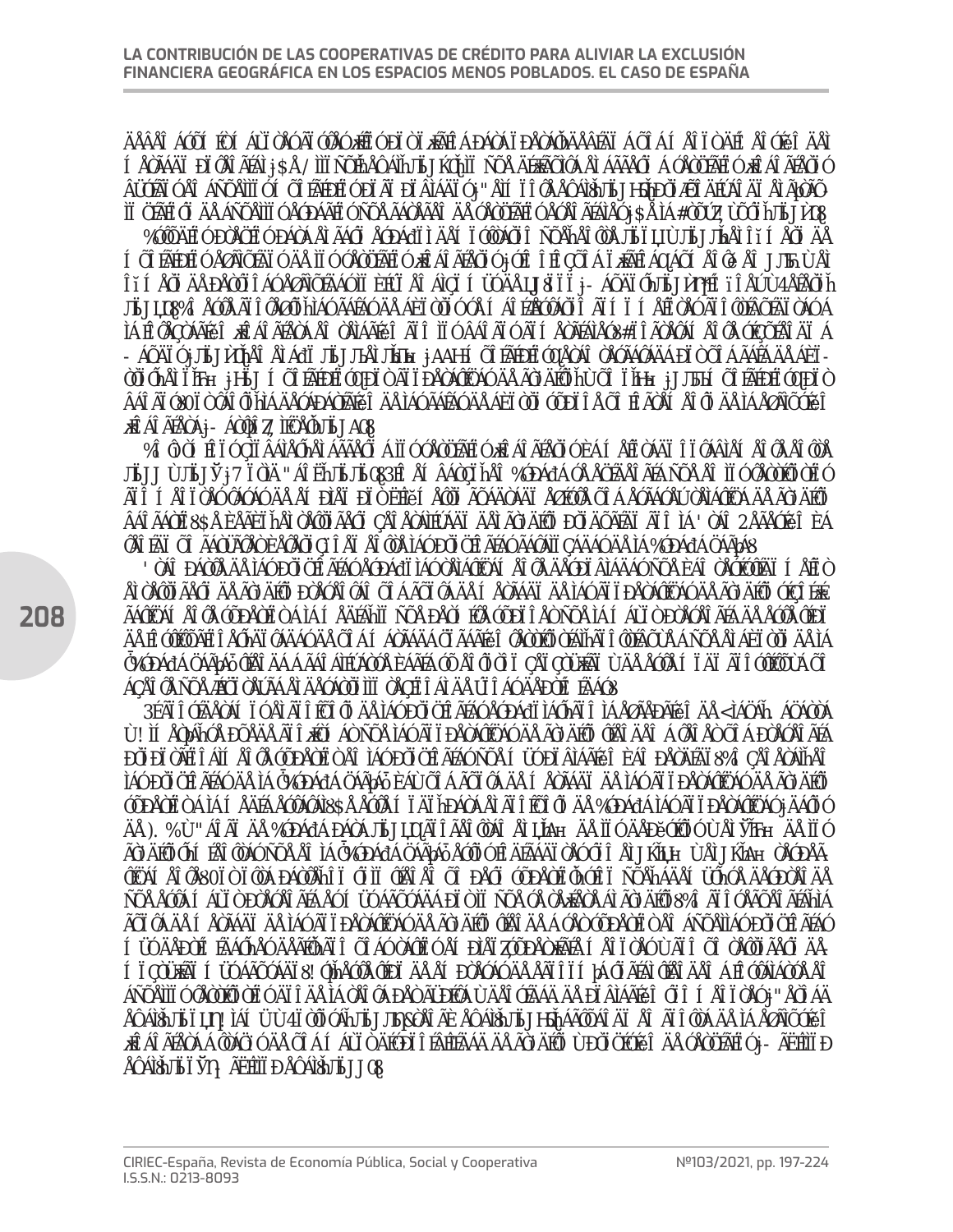Derivado de lo anterior se plantean la segunda y tercera hipótesis de nuestro estudio: las cooperativas de crédito tienden a tener una presencia relativa superior en los espacios menos poblados y con una actividad económica más débil y prestan servicios financieros en los nichos de mercado no atendidos por el resto de los intermediarios financieros.

## 3. Cooperativas de crédito e inclusión financiera en las provincias españolas

Estudios previos sobre inclusión financiera en la economía española usan el municipio como unidad de análisis y el número oficinas como variable proxy de la inclusión financiera: Bernad et al. (2008); Alama y Tortosa-Ausina (2012); Maudos (2017); Martín-Oliver (2019). Utilizar el número de oficinas a nivel municipio tiene una limitación importante y es que se suelen excluir los municipios de menos de 1000 habitantes (aunque Maudos y Martín-Oliver resuelven este problema) o bien restringen su aplicación sin abarcar el conjunto de la geografía nacional (Fernández-Olit et al., 2019); también que limitan los modelos en cuanto a la inclusión de factores explicativos como los relacionados con la actividad económica y financiera (el Anuario de La Caixa incluía datos para municipios de más de 1000 habitantes hasta 2013, pero el Banco de España, por ejemplo, sólo facilita información a nivel provincial).

En este trabajo se plantea como unidad de análisis la provincia, al igual que Mineti et al. (2021) en el caso italiano. La razón fundamental es porque el Banco de España no publica información con un nivel más bajo de desagregación. Sin embargo, esta selección puede plantear una limitación del estudio dado que en este espacio pueden coexistir realidades diferentes: municipios urbanos junto a otros de carácter más rural, municipios que ganan o mantienen población frente a otros en retroceso demográfico, etc. No obstante, al igual que Eurostat define áreas predominantemente rurales/urbanas/intermedias para espacios de nivel superior al municipio y la OCDE clasifica las regiones por su grado de ruralidad (homogeneizando en cierta medida bajo una característica común a un territorio que no tiene por qué ser parejo) el hecho de asumir esta limitación nos abre la puerta a la utilización de datos que, de otra manera no sería posible.

Por otra parte, estudios como los referidos anteriormente, suelen utilizar el número de oficinas bancarias como proxi de la inclusión financiera. Nosotros hemos pretendido mejorar esta medida construyendo un constructo donde también se incluye la dimensión del sector financiero, medida por los créditos y los depósitos.

Además, el análisis de la concentración de la población no debe ser ajeno al de los factores que explican su evolución. Así, hemos querido enriquecer el estudio añadiendo al análisis los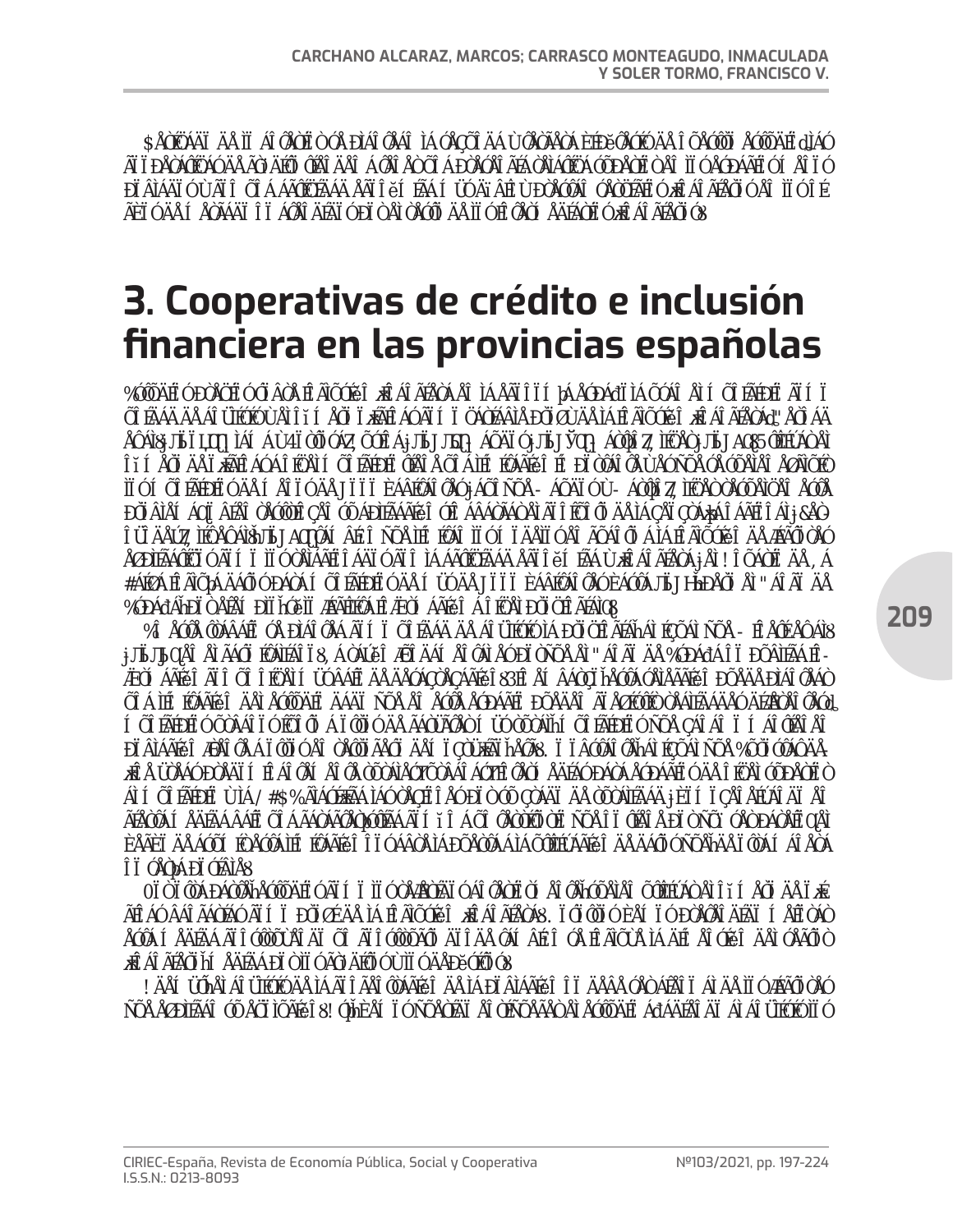empleos por superficie1, siguiendo con el apartado 2.1. La literatura explica que empleo y población son dos variables que se codeterminan y entre otros, son factores que explican la concentración de la actividad económica (Van den Heuvel et al. 2014). Más concretamente, en las áreas rurales, la población ha aguantado mejor allí donde el declive del empleo agrario ha sido compensado por el aumento del empleo en otros sectores (Bryden y Bollman, 2000; Johnson y Lichter, 2019). No obstante, la carencia de oportunidades de empleo y el envejecimiento de la población constituyen dos desafíos de cara a promover el desarrollo de estas regiones (Bielza de Ory, 2003).

En este marco de análisis y derivada de la literatura revisada en los apartados anteriores, las hipótesis planteadas en nuestro modelo son:

#### Tabla 1. Hipótesis planteadas

- H1 La existencia de una actividad financiera más intensa es un buen predictor de la existencia de una población más densa y de un nivel de actividad económica y generación de empleo más elevado.
- H2 Las cooperativas de crédito tienden a estar más presentes en los espacios menos poblados y con una actividad económica más débil.
- H3 Las cooperativas de crédito dan servicio en los nichos de mercado no atendidos por el resto de intermediarios financieros.

Como se ha indicado anteriormente, apoyaremos nuestro estudio en el supuesto, derivado de la literatura previamente analizada, de que existe un peor acceso a los servicios financieros, y por lo tanto exclusión financiera de tipo geográfico, en los territorios con menos presencia física de entidades financieras y menores ratios de créditos y depósitos respecto al sistema financiero nacional.

Para contrastar nuestras hipótesis hemos definido un modelo de ecuaciones estructurales (SEM) desarrollado mediante una técnica de mínimos cuadrados parciales (PLS) que permite establecer una correlación entre variables latentes (Haenlein y Kaplan, 2004) combinando el análisis de componentes principales y regresiones múltiples (Mateos-Aparicio, 2011), lo que permite cuantificar efectos directos e indirectos entre variables (Barclay et al., 1995). Por todo ello, la técnica PLS, es una de las más utilizadas en las ciencias sociales (Ringle et al., 2019; Hair et al., 2012; Ringle et al., 2012; Richter et al., 2015).

Además de otras ventajas, PLS es una herramienta de análisis útil para tratar ratios financieras (Haenlein y Kaplan, 2004). Por otro lado, PLS es una técnica menos rígida en cuanto al tamaño de la muestra, siendo adecuada para modelos con información teórica poco abundante o heterogénea (Roldán y Sánchez-Franco, 2012; Hair et al., 2017a).

*<sup>1.</sup> Una de las limitaciones al utilizar esta variable es la no consideración de población no activa en el medio rural y el hecho de que algunos empleos no fijan población si permiten el desplazamiento de los trabajadores desde sus lugares de residencia.*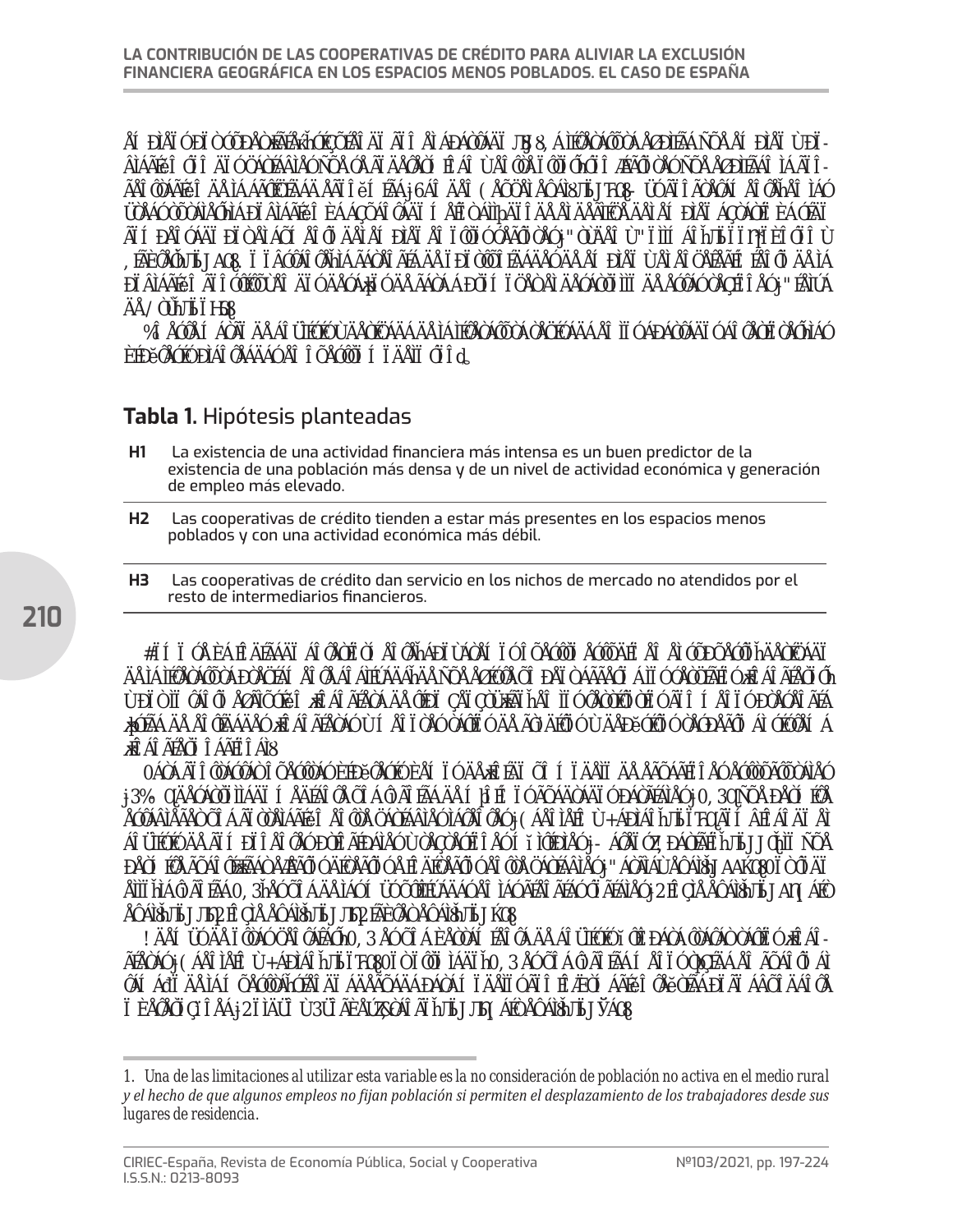Nuestro modelo se ha configurado en tres constructos, dos exógenos, de los cuáles uno de ellos también actúa como endógeno (población y actividad económica) y uno endógeno, alimentados por ocho indicadores de las 50 provincias españolas (excluidas las ciudades autónomas de Ceuta y Melilla) con datos de los años 2016-2018, según se especifica en la tabla 2.

#### Tabla 2. Constructos, indicadores y fuentes

| ξ1. Población y actividad económica   |                                                                                                     |                                                                                     |  |  |  |  |
|---------------------------------------|-----------------------------------------------------------------------------------------------------|-------------------------------------------------------------------------------------|--|--|--|--|
| $E/KM2$ (y1; x1)                      | Número de empleos por kilómetro<br>cuadrado                                                         | Instituto Nacional de Estadística.<br>2019                                          |  |  |  |  |
| PT (y2; x2)                           | Población total por provincia                                                                       | Instituto Nacional de Estadística.<br>2018                                          |  |  |  |  |
| ξ2. Acceso al sistema bancario        |                                                                                                     |                                                                                     |  |  |  |  |
| CTSB (x3)                             | Créditos totales concedidos por el<br>conjunto del sistema bancario por<br>provincia                |                                                                                     |  |  |  |  |
| DTSB $(x4)$                           | Depósitos totales efectuados en el<br>conjunto del sistema bancario por<br>provincia                | Banco de España, 2016, 2018                                                         |  |  |  |  |
| OB (x5)                               | Número de oficinas bancarias por<br>provincia                                                       |                                                                                     |  |  |  |  |
| ξ3. Presencia del crédito cooperativo |                                                                                                     |                                                                                     |  |  |  |  |
| CMCCOOP (y3)                          | Cuota de mercado de cooperativas<br>de crédito con respecto a créditos<br>concedidos por provincia  | Elaboración propia a partir de datos<br>del Banco de España, 2018, y UNACC,<br>2018 |  |  |  |  |
| CMDCOOP (y4)                          | Cuota de mercado de cooperativas<br>de crédito con respecto a depósitos<br>concedidos por provincia |                                                                                     |  |  |  |  |
| COOP (y5)                             | Porcentaje de población con acceso a<br>oficina de cooperativa de crédito por<br>provincia          | <b>IVIE. 2016</b>                                                                   |  |  |  |  |
|                                       |                                                                                                     |                                                                                     |  |  |  |  |

Existen tres tipos de ecuaciones, que modelizan las relaciones existentes. El primer tipo son las que relacionan los indicadores de las variables exógenas (x) a su error de medida () y la variable latente exógena ():

 $x1 = x11$  1 + 1  $x2 = x21 + 2$  $x1 = x31$   $2 + 3$  $x2 = x41$   $2 + 4$  $x2 = x51$   $2 + 5$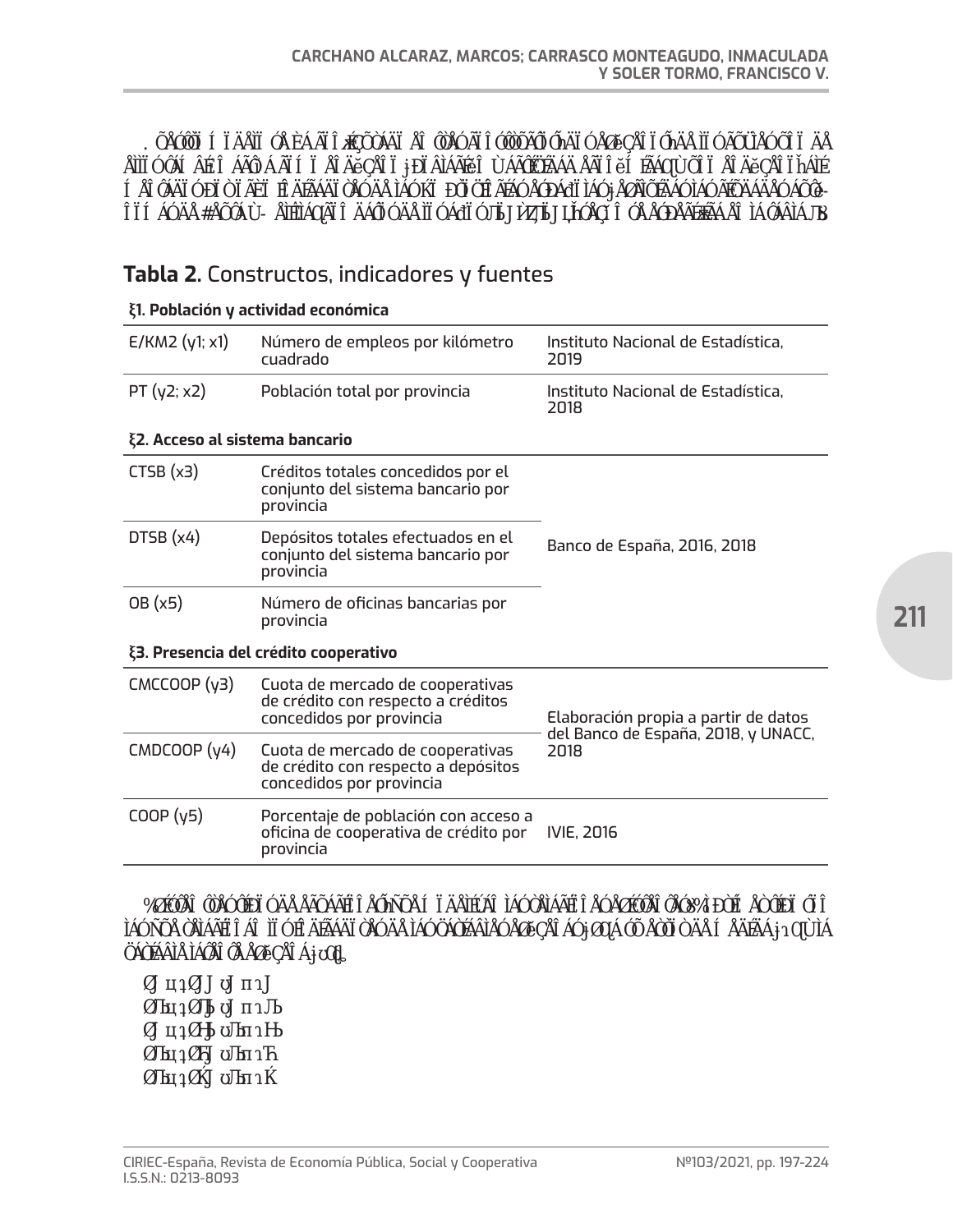Mientras, el segundo grupo de relaciones modelizan las existentes entre los indicadores de las variables endógenas (y), su error de medida asociado (), y las variables latentes endógenas ():

 $y1 = y11 + 1$  $y2 = y21 + 2$  $y3 = y31$   $2 + 3$  $y2 = y41$   $2 + 4$  $v5 = v51$  2+ 5

Por último, la tercera relación modeliza la existente entre las variables latentes endógenas () y las variables latentes exógenas ():

 $1 = 2 \cdot 2 +$  $2 = 1$  1 + 2 2 +

Para el cálculo se ha utilizado el software Smart PLS 3.0. (Ringle et al., 2018). La tabla 3 resume los principales resultados. Incluye las relaciones causales entre las variables latentes, las cargas de los factores de cada indicador, los coeficientes path y el R2 de cada constructo.

#### Tabla 3. Resultados

#### Indicadores de validez y confianza

|                                           | AVE   | Fiabilidad compuesta | Alfa de Cronbach | R <sub>2</sub> |  |
|-------------------------------------------|-------|----------------------|------------------|----------------|--|
| 1                                         | 0.944 | 0.973                | 0.944            | 0.898          |  |
| 2                                         | 0.967 | 0.989                | 0.984            |                |  |
| $\overline{3}$                            | 0.701 | 0.875                | 0.788            |                |  |
| Matriz de cargas y cargas cruzadas        |       |                      |                  |                |  |
|                                           |       | 1                    | $\overline{2}$   | 3              |  |
| <b>CMCCOOP</b>                            |       | $-0.298$             | $-0.252$         | 0.927          |  |
| <b>CMDCOOP</b>                            |       | $-0.256$             | $-0.230$         | 0.762          |  |
| COOP                                      |       | $-0.300$             | $-0.210$         | 0.815          |  |
| <b>CTSB</b>                               |       | 0.927                | 0.995            | $-0.255$       |  |
| <b>DTSB</b>                               |       | 0.900                | 0.985            | $-0.249$       |  |
| <b>OB</b>                                 |       | 0.964                | 0.970            | $-0.301$       |  |
| E/KM2                                     |       | 0.971                | 0.880            | $-0.335$       |  |
| PT                                        |       | 0.975                | 0.960            | $-0.333$       |  |
| Significación individual de las variables |       |                      |                  |                |  |
| Relaciones hipotéticas                    |       | Coeficiente path     | Estadístico t    | Valor p        |  |
| 2<br>$\overline{1}$                       |       | 0.947                | 51.821***        | 0.000          |  |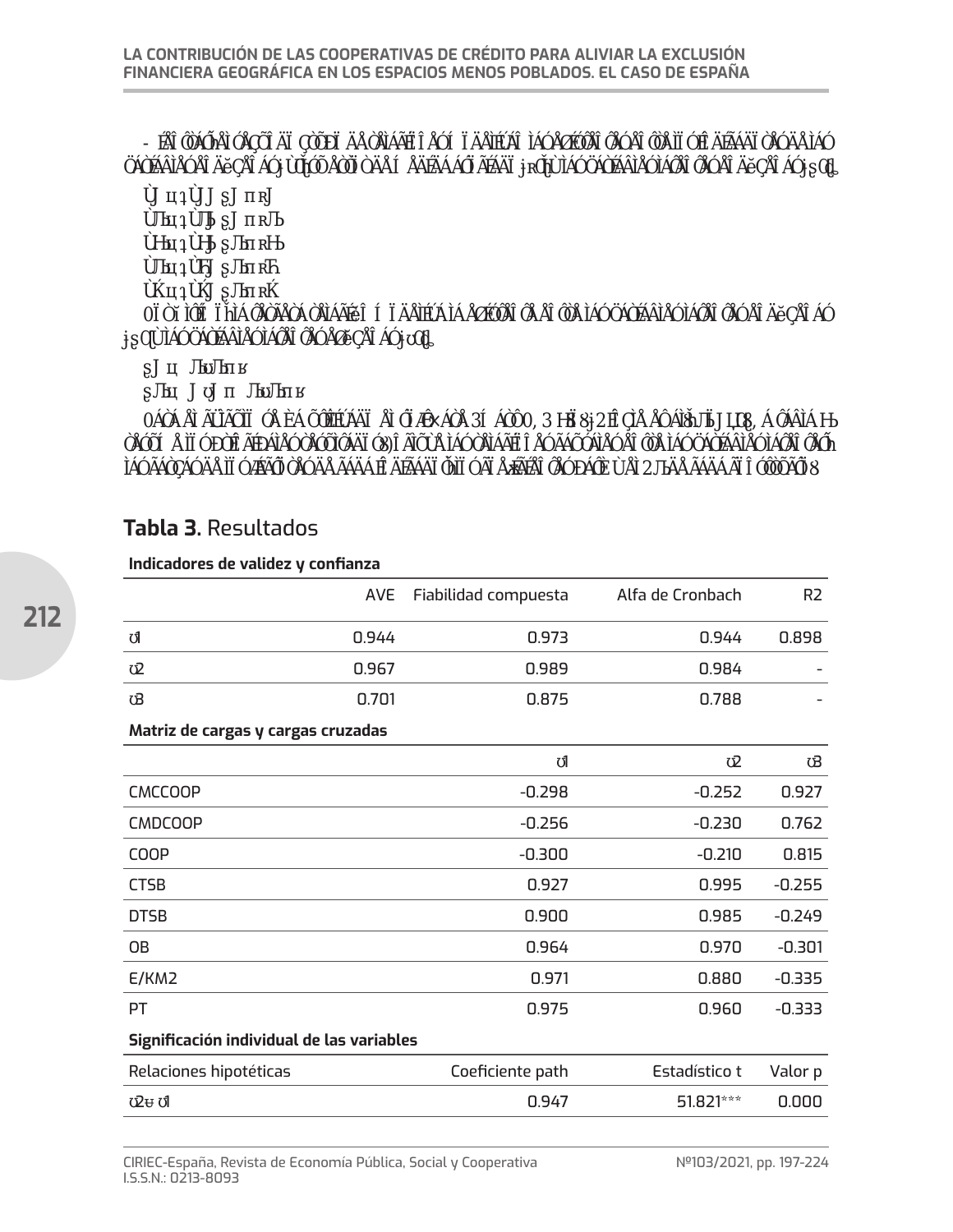|                            | י -   | 0.503  | $1.357**$            | 0.175 |  |
|----------------------------|-------|--------|----------------------|-------|--|
| -23                        |       | -0.820 | 2.252 <sup>***</sup> | 0.024 |  |
| Efectos indirectos totales |       |        |                      |       |  |
|                            | 2 1 3 | -0.777 | $7.147***$           | 0.032 |  |
|                            |       |        |                      |       |  |

*\*0.05; \*\*0.025; \*\*\*0.01*

El modelo se ha evaluado en tres etapas. En la primera se verificó la fiabilidad individual de los indicadores; todos cargan por encima de 0,7 y por tanto cumplen con el criterio estándar (Diamantopoulos y Winklhofer, 2001; Chin, 1998). Después se evaluó la consistencia interna, fiabilidad compuesta y la validez convergente y discriminante de los constructos (Barclay et al, 1995). La consistencia interna informa sobre la fiabilidad de cada uno de los constructos en el modelo general y se analiza mediante el Alfa de Cronbach (estándar de 0,7) y la fiabilidad compuesta (estándar de 0,6) (Nunnally & Bernstein, 1994). Por su parte, la validez convergente indica hasta qué punto los indicadores reflectivos representan al mismo constructo (Henseler et al, 2009); esto se calcula mediante la Varianza Media Extraída (AVE por sus siglas en inglés) que debe ser superior a 0,5. Por último, la validez discriminante determina si los indicadores están más relacionados con el constructo en el que está incorporados y se mide mediante la matriz de cargas y cargas cruzadas. El modelo propuesto cumple con todos los criterios estándar (ver tabla 3) lo cual implica que los indicadores comparten más varianza con su propio constructo que con los otros constructos del modelo.

Por su parte, el signo algebraico de los coeficientes path muestra el sentido de las relaciones entre las variables explicativas y la variable latente. La técnica bootstraping (Chin,1998), permite averiguar la significatividad estadística de las relaciones establecidas en el modelo, comprobando que todas son significativas.

## 4. Discusión de los resultados y conclusiones

La desaparición de la mayor parte de las cajas de ahorro, y su transformación en bancos por acciones, de menor vocación territorial y social, junto con el retroceso de la actividad crediticia ocasionado por la pasada crisis financiera, ha intensificado el riesgo de exclusión financiera ante el aumento de dificultad de acceso a servicios financieros, sobre todo en territorios menos ricos y escasamente poblados. Además, el panorama financiero resultante tras la crisis de 2008 (hegemonía bancos comerciales, consolidación y reducción del número de oficinas y su capacidad, acciones de recapitalización, entre otros) motivó la concentración de crédito en los principales centros económicos, generando desiertos financieros.

En este contexto, se ha evaluado el papel de las cooperativas de crédito en la lucha contra la exclusión financiera de tipo geográfica, la disponibilidad de crédito y la provisión de servicios a la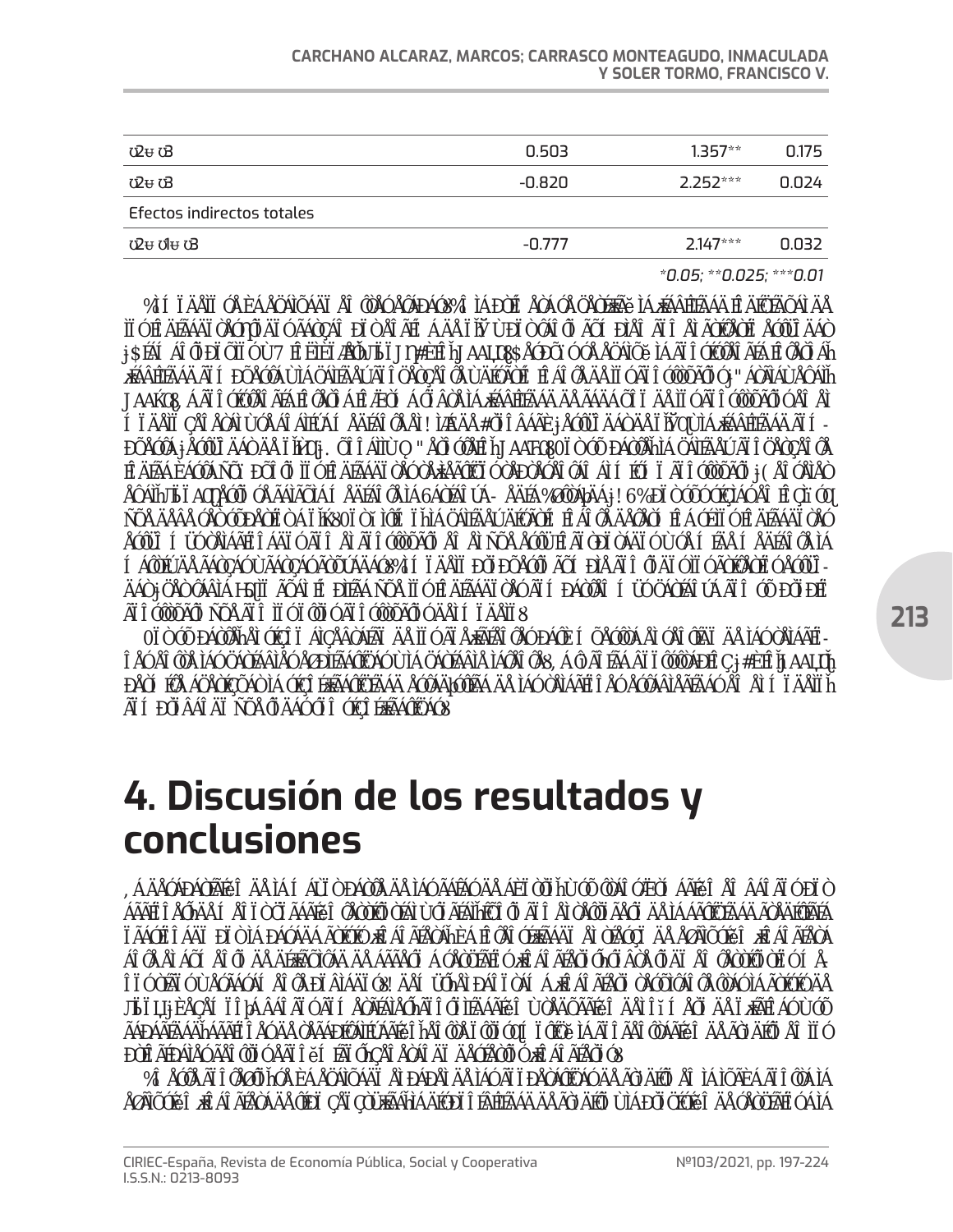población con dificultades de acceso al crédito, especialmente en territorios de baja densidad demográfica. Las cooperativas de crédito, como entidades de crédito orientadas a los *stakeholders* han mantenido su orientación tradicional de prudencia y proximidad durante la pasada crisis financiera, lo que les ha permitido permanecer relativamente inmunes al deterioro patrimonial experimentado por el resto de las entidades bancarias. En este sentido, la existencia de cooperativas de crédito contribuye tanto a la dinamización de los territorios como al bienestar de las sociedades donde operan, gracias a las relaciones consolidadas de proximidad con el medio, que les permiten disponer de una información más precisa a la hora de valorar el crédito. El modelo propuesto nos ha permitido aceptar todas las hipótesis planteadas. Los resultados obtenidos nos indican que la densidad del sistema bancario por provincia es un buen predictor de su tamaño de población y actividad económica, de acuerdo con la literatura (Levine, 1998; Levine y Zervos, 1999; Rousseau y Sylla, 2001; Zhang et al., 2012; Narayan y Narayan, 2013; Chiu y Lee, 2019), lo que demuestra la estrecha relación existente entre exclusión financiera y precariedad económica, de acuerdo con Fernández-Olit et al., (2018) y De la Cuesta et al. (2021). De la misma manera, otra parte del acervo literario demuestra que el sistema bancario está más presente allí donde la población es más densa y la actividad económica más intensa (García Cabello, 2019; Zainab, Zahra y Mostafa, 2019). Sin embargo, nuestro modelo no nos permite probar esta relación general ya que PLS no admite relaciones recursivas.

Por otra parte, el coeficiente negativo entre el constructo de población y el de presencia de crédito cooperativo nos indica que la cuota de mercado de las cooperativas de crédito será proporcionalmente mayor allí donde la población es menos densa y la actividad económica menos intensa, como se planteaba en la segunda hipótesis. Este resultado contradice la literatura general sobre los factores que explican la localización de los intermediarios bancarios, como la población, la densidad de población, su crecimiento, el tamaño medio de los hogares, el ingreso per cápita, el número de empresas, la posición de los bancos competidores, el volumen total de depósitos y su potencial de crecimiento (García Cabello, 2019; Zainab, Zahra y Mostafa, 2019; Crawford, 1973; Maudos, 2017; Fernández-Olit, 2018) y nos habla de la relevancia de los factores cualitativos en la establecimiento de las cooperativas de crédito.

La mayor cuota de mercado de las cooperativas de crédito en las provincias más despobladas, que presentan tradicionalmente mayores tasas de envejecimiento de la población, baja densidad demográfica y bajos niveles de renta, nos remite claramente a su importante función para evitar la exclusión financiera de tipo geográfica en línea con autores como Maudos (2016, 2017), Alamá y Tortosa-Ausina (2012), Gunther, (1997) o Evanoff (1988) Bernad et al., (2008); Fernández-Olit, 2012; French et al., 2013; entre otros.

Las áreas rurales, donde la densidad de población es normalmente más baja, son precisamente los espacios de dedicación preferente de las cooperativas de crédito en España (con la excepción de las cajas laborales y populares) y palían, por tanto, la menor implantación de otras entidades financieras. A pesar del menor atractivo en estas zonas, debido a la menor densidad y renta de la población, la mayor presencia relativa de cooperativas de crédito evita la restricción de la oferta de servicios financieros por parte de los proveedores, en contra de lo indicado por Daneshvar et al. (2017). Esto nos habla también de un importante papel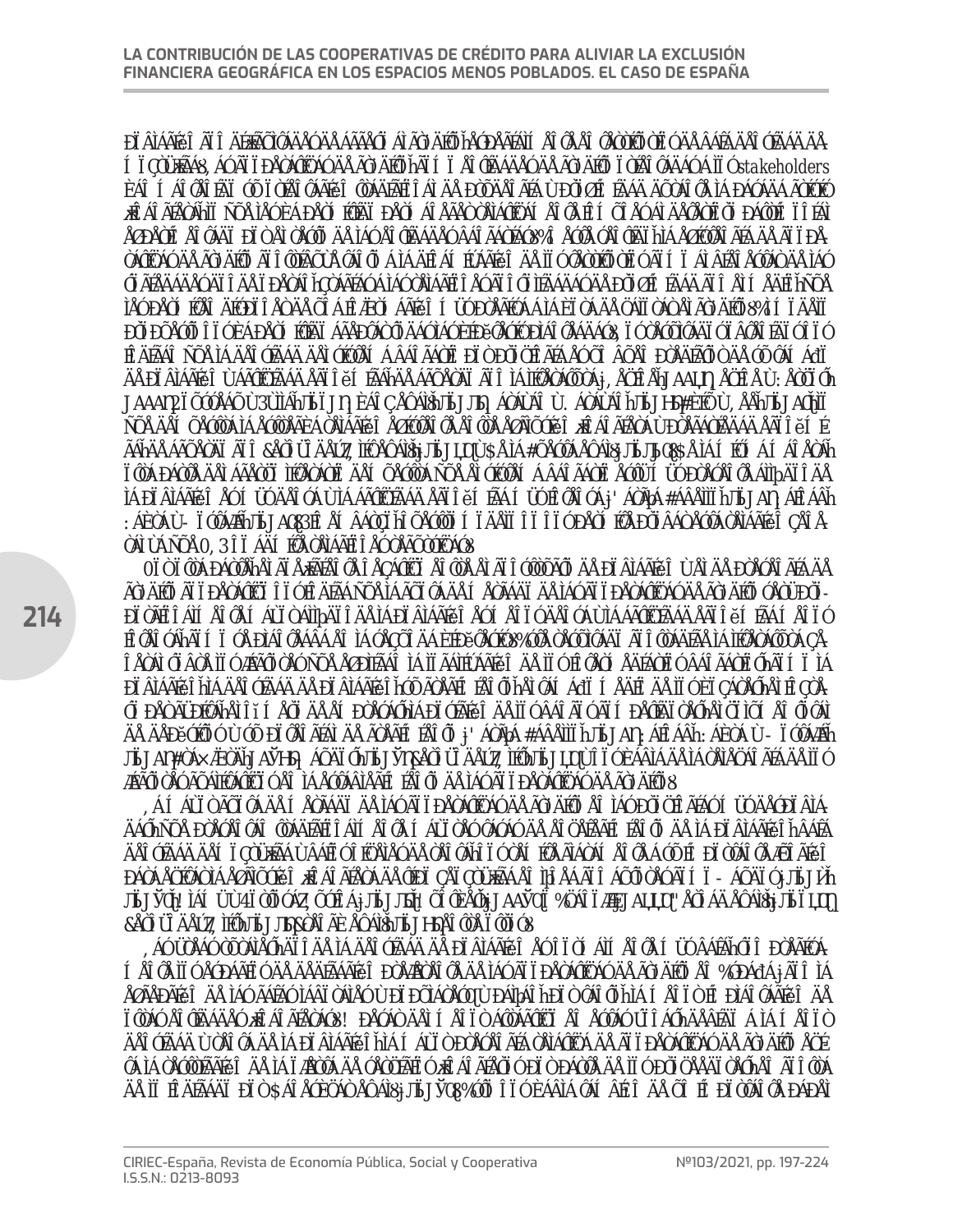potencial de las cooperativas de crédito en estos espacios, como instituciones de carácter comunitario generadores de capital social, en el sentido apuntado por De la Cuesta et al. (2021).

La creciente exclusión financiera se acentúa a medida que las antiguas cajas de ahorros se fusionan y se transforman en bancos por acciones, diluyendo su identificación geográfica y su vocación no lucrativa. La desatención del sistema bancario hacia los territorios en retroceso demográfico está vinculada a la tendencia a relegar todos aquellos criterios que no respondan a la estricta eficiencia económica, lo que profundiza el círculo vicioso existente en estos espacios, poniendo en valor el papel de las cooperativas de crédito, al servicio de las necesidades de su entorno, vinculadas con el mismo e integrantes de su entramado asociativo.

Por su parte, PLS también nos permite analizar los efectos indirectos y el modelo calculado muestra un efecto indirecto y negativo entre el acceso al sistema bancario y la presencia de crédito cooperativo a través de población y actividad económica. Esto, unido al coeficiente negativo entre ambos constructos nos permite confirmar que las cooperativas de crédito se rigen por parámetros distintos al resto de intermediarios bancarios, ocupando huecos en el mercado no atendidos. Se pone de manifiesto, por tanto, la existencia de dos modelos de comportamiento financiero de acuerdo con Goglio & Alexopoulos (2012) y Ayadi, (2017). Por un lado, el de la banca privada, que se orienta a la maximización de beneficios y persigue el aumento del *shareholder value*, por lo que se instala principalmente en las provincias más atractivas desde el punto de vista de las características de la población y la actividad económica. Por otro, el de las cooperativas de crédito, que buscan la maximización del valor para todos los interesados en la organización (*stakeholder value*), incluyendo a socios, clientes y la sociedad en general y da servicio en los espacios a donde el resto de las entidades no llegan. En consecuencia, se acepta la última hipótesis planteada.

Los resultados obtenidos para el caso de las provincias españolas vienen a completar la literatura sobre cooperativas de crédito e inclusión financiera. Las cooperativas de crédito, gracias a sus relaciones consolidadas y de proximidad con el entorno (Berger y Udell, 2002) contribuyen al equilibrio regional (Arnone, 2015; Ammirato, 2018), la dinamización económica de las regiones (Giagnocavo et al, 2012), el bienestar de la sociedad (Azmi, 2015; Goglio y Alexopoulos, 2012), el crecimiento y desarrollo económico local (Coccorese y Shaffer,2020; Sfar y Ouda, 2016) y lucha contra la exclusión financiera a través de una mayor disponibilidad de crédito y servicios financieros (Mckillop et al., 2007; Mckillop et al., 2011) en las provincias menos pobladas. Todo ello favorece la generación de círculos virtuosos de crecimiento, actuando como un factor de resiliencia y atracción de nuevos flujos migratorios y colaborando en la reducción de la pobreza local y el aumento del dinamismo del mercado de trabajo tras la expansión del número de servicios financieros (Burguess y Pande, 2005; Bruhn y Love, 2014).

Por último, cabe señalar que el análisis realizado no está libre de limitaciones. Por un lado, no permite identificar la causación circular (modelos recursivos) y por tanto la existencia de círculos virtuosos y círculos viciosos. Por otro, debido a su carácter estático, no permite analizar si las cooperativas de crédito contribuyen a limitar el retroceso del crédito, sobre todo en aquellas regiones más deprimidas y en riesgo de despoblación. Se plantean estas ideas como vía futura de análisis. En cuanto al valor añadido de este artículo respecto a los estu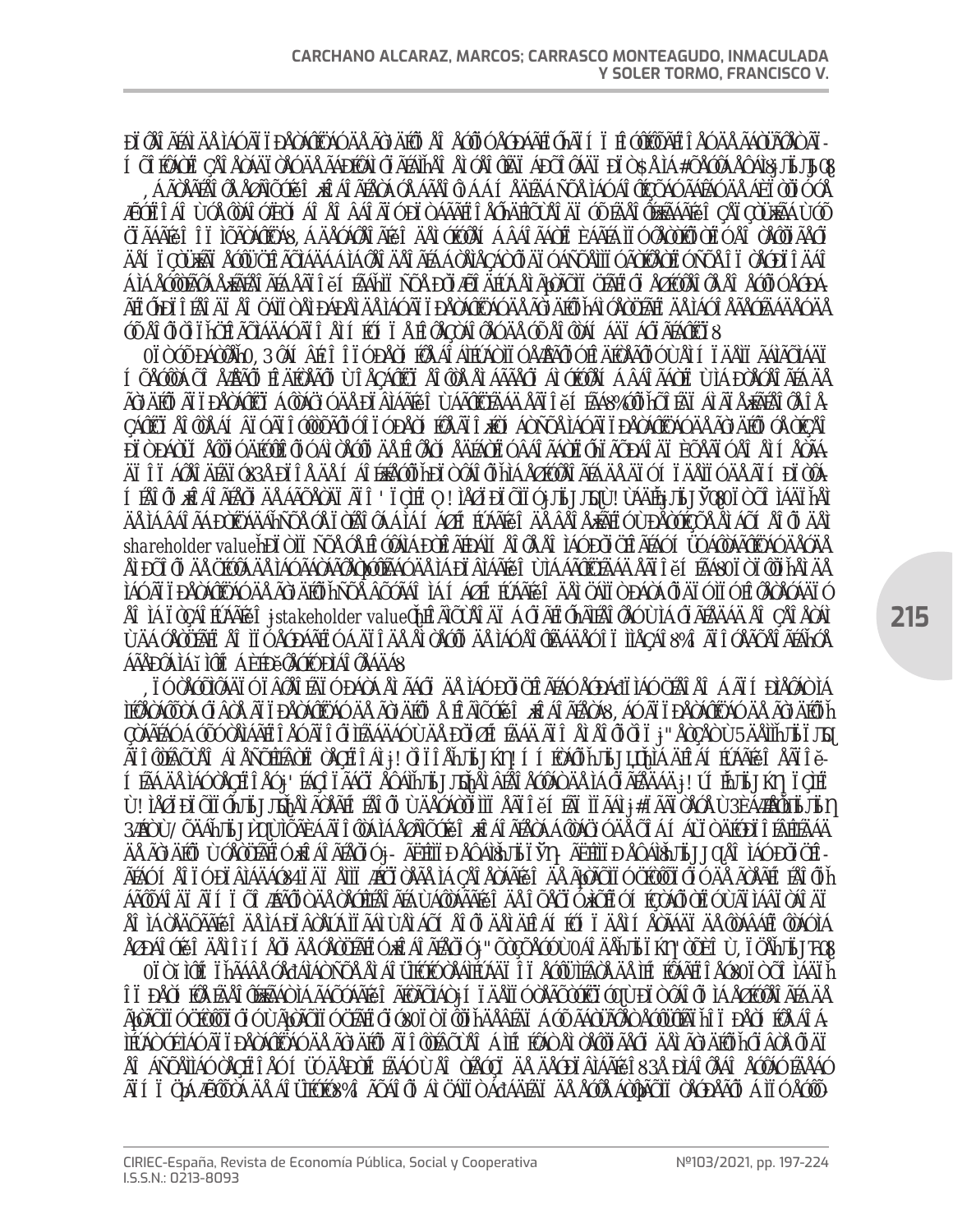dios existentes sobre inclusión financiera, la pretensión es ampliar la medida utilizada hasta el momento como proxi de inclusión financiera, al incorporar un constructo donde también se incluye la dimensión del sector financiero, medida por los créditos y los depósitos. Esta es la razón de que la unidad de medida se concrete en la provincia, debido a que no se publican datos de la actividad de los intermediarios financieros por municipios. La disponibilidad de datos también ha impedido incluir en el análisis aspectos como la edad y las necesidades financieras, que deberán ser abordados en futuros trabajos.

# Bibliografía

ALAMÁ, L. & TORTOSA-AUSINA, E. (2012): "Bank Branch Geographic Location Patterns in Spain: Some Implications for Financial Exclusion", *Growth and Change*, 43(3),505-543, DOI: 10.1111/j.1468-2257.2012.00596.x

ALAMÁ, L., CONESA, D., FORTE, A. & TORTOSA-AUSINA, E. (2015): "The geography of Spanish bank branches", *Journal of Applied Statistics* 42(4), 722-744.

AMMIRATO, P. (2018): *The growth of italian cooperatives: innovation, resilience and social responsibility*, Oxon, Abingdon: Routledge.

ARNONE, M. (2015): "Il credito cooperative negli anni della crisi: un'analisi territoriale", *Economia Cooperativa*. https://www.euricse.eu/wp-content/uploads/2015/09/10-Arnone.pdf. Descargado en mayo de 2020.

ARROYO, A. (2003): *Tendencias demográficas durante el siglo XX en España*, Madrid: Instituto Nacional de Estadística.

AYADI, R. (2017): "Banks' business models in Europe: Are cooperative banks different?". In: E. Miklaszewska (ed.), *Institutional diversity in banking: small country, small banks perspectives*, London: Palgrave Macmillan.

AZMI, A. (2015): "Cooperative Finance and Sustainability After the Financial Crisis". In: *Finance and Sustainability: Towards a New Paradigm? A Post-Crisis Agenda (Critical Studies on Corporate Responsibility, Governance and Sustainability)*, Bingley: Emerald Group Publishing Limited, DOI: 10.1108/S2043-9059(2011)0000002017.

BARCLAY, D., HIGGINS, C. & THOMPSON, R. (1995): "The Partial Least Squares (PLS) Approach to Causal Modelling: Personal Computer Adoption and Use as an Illustration", *Technology Studies*, 2(2), 285-309.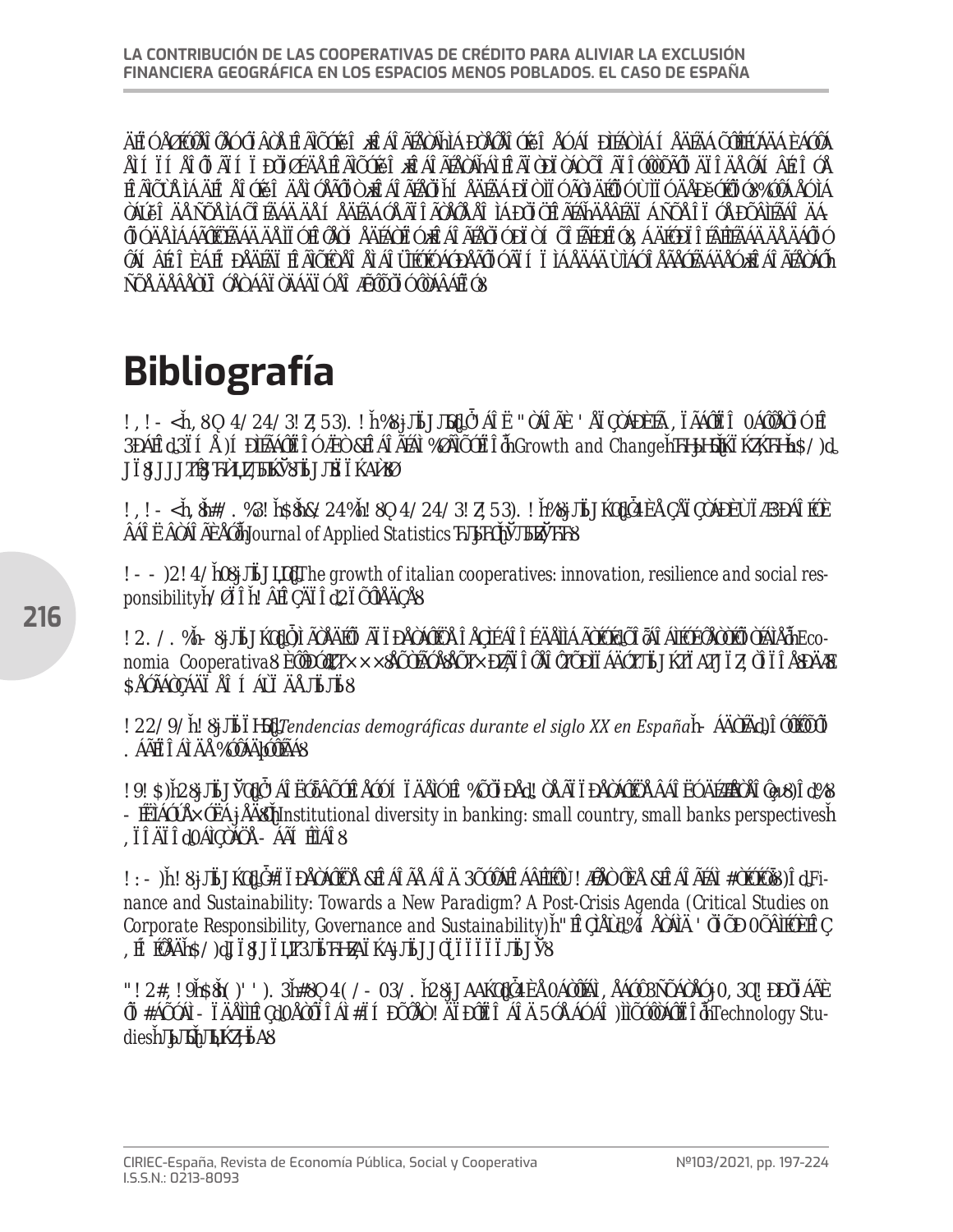BELMONTE UREÑA, L.J., CORTÉS GARCÍA, F.J. & MOLINA MORENO, V. (2013): "Las cooperativas de crédito españolas y la lucha contra la exclusión financiera", *Cooperativismo & Desarrollo*, 21(103), 49-55.

BERGER, A.N. & UDEL, G.F. (2002): "Small Business Credit Availability and Relationship Lending: The Importance of Bank Organisational Structure", *Economic Journal*, 112(477), 32-53.

BERNAD, C., FUENTELSAZ, L. & GÓMEZ, J. (2008): "Deregulation and its long-run effects on the availability of banking services in low-income communities", *Environment and Planning,* A, 40, 1681-1696. DOI: 10.1068/a39222

BIELZA DE ORY, V. (2003): "Problemas socioeconómicos y territoriales de la despoblación y principios de intervención de las políticas públicas". En: ESCOLANO, S. & DE LA RIVA, J. (eds.) *Despoblación y ordenación del territorio*, Zaragoza: Institución Fernando el Católico, 15-26.

BROWN, J.R., COOKSON, J.A. & HEIMER, R. (2019): "Growing up without finance", *Journal of Financial Economics*, 134 (3), 591-616.

BRUHN, M. & LOVE, I. (2014): "The real impact of improved access to finance: Evidence from Mexico", *Journal of Finance*, 69, 1347-1376.

BRYDEN, J. & BOLLMAN, R. (2000): "Rural Employment in Industrialised Countries". *Agric. Econ*. 22, 185-197.

BUDÍ, T. (2020): *Rural Depopulation, Urbanization, and Structural Change*, CEMFI Master Thesis.

BURGESS, R. & PANDE, R. (2005): "Do rural banks matter? Evidence from the Indian social banking experiment", *American Economic Review,* 95, 780-95.

CAMARERO, L. (Coord.) (2009): *La población rural de España: de los desequilibrios a la sostenibilidad social*, Barcelona: Fundación La Caixa.

CAMARERO, L. & SAMPEDRO, R. (2019): "Despoblación y ruralidad transnacional: crisis y arraigo rural en Castilla y León", *Economía Agraria y Recursos Naturales*, 19 (1), 59-82.

CAMARERO, L., CRUZ, F., GONZÁLEZ, M., DEL PINO, J.A., OLIVA, J. & SAMPEDRO. R. (2009): *La población rural en España. De los desequilibrios a la sostenibilidad social*, Barcelona: Fundación La Caixa.

CARCHANO, M. & CARRASCO, I. (2020): "La Economía Social y la industria agroalimentaria como factores de resiliencia de la población en Castilla-La Mancha". En: G. Fajardo y J. Escribano (coords.), *Despoblamiento y Desarrollo Rural. Propuestas desde la Economía Social*. Valencia: IUDESCOOP y CIRIEC-España.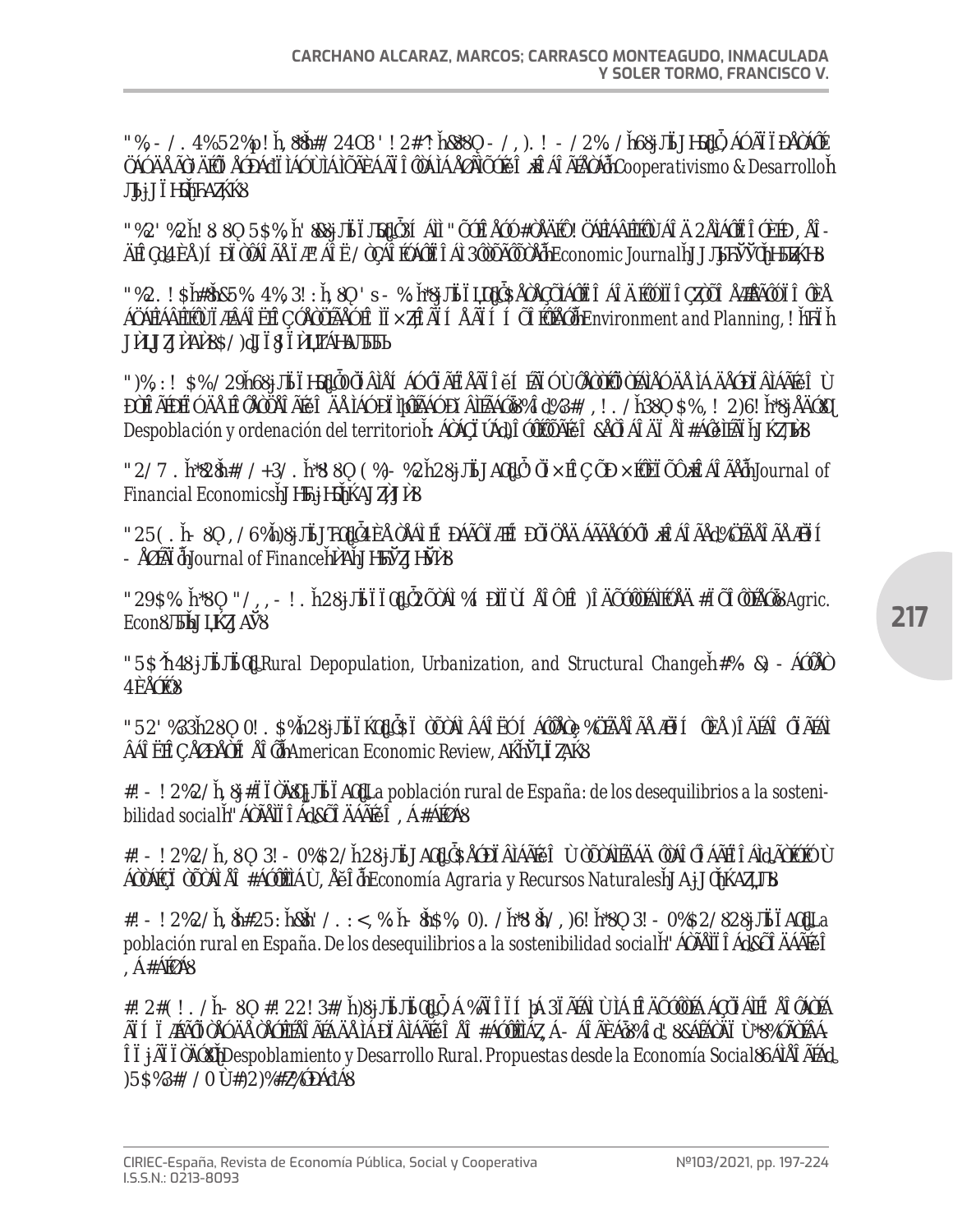CÉLERIER, C. & MATRAY, A. (2019): "Bank-Branch Supply, Financial Inclusion, and Wealth Accumulation", *The Review of Financial Studies*, 32 (12), DOI:10.1093/rfs/hhz046

CHIN, W.W. (1998): "Issues and Opinion on Structural Equation Modeling", *MIS Quarterly*, 22(1), 7-15.

CHIU, Y. B. & LEE, C.C. (2019): "Financial development, income inequality, and country risk", *Journal of International Money and Finance*, 93, 1-18.

COCCORESE, P. & SHAFFER, S. (2020): "Cooperative banks and local economic growth", *Regional Studies*, 1-15. DOI: 10.1080/00343404.2020.1802003.

CRAWFORD, R. J. (1973): "A comparison of the internal urban spatial pattern of unit and branch bank offices", *The Professional Geographer*, 25(4), 353-356.

DANESHVAR, C., GARRY, S., LÓPEZ, J., SANTAMARÍA, J. & VILLAREAL, F.G. (2017): "Financial inclusion of small-scale rural producers: trends and challenges". En: F.G. Villareal (ed.), *Financial inclusion of small rural producers*, Santiago: United Nations, ECLAC.

DE LA CRUZ-AYUSO, C. (2016): "Exclusión Financiera, Vulnerabilidad y Subordiscriminación. Análisis crítico sobre el derecho al acceso a servicios bancarios básicos en la Unión Europea", *Cuadernos Electrónicos de Filosofía del Derecho*, 34, 91-114.

DE LA CUESTA-GONZÁLEZ, M., FROUD, J. & TISCHERM, D. (2020): "Coalitions and public action in the reshaping of corporate responsibility: the case of the retail banking industry", *Journal of Business Ethics*, 1-20. DOI: 10.1007/s10551-020-04529-x.

DE LA CUESTA-GONZÁLEZ, M., PAREDES-GAZQUEZ, J.D., RUZA, C. & FERNÁNDEZ-OLIT, B. (2021): "The relationship between vulnerable financial consumers and banking institutions. A qualitative study in Spain", *Geoforum*, 119, 163-176.

DE OLLOQUI, F., ANDRADE, G. & HERRERA, D. (2015): "Inclusión financiera en América Latina y el Caribe: coyuntura actual y desafíos para los próximos años". Banco Interamericano de Desarrollo. Documento de trabajo WP/15/206. Recuperado de: https://publications.iadb. org/es/publicacion/13894/inclusion-financiera-en-america-latina-y-el-caribe-coyuntura-actual-y-desafios

DELGADO, J.M. & MARTÍNEZ, L.C. (2016): "La huella de la inmigración extranjera en las comunidades autónomas españolas de menor crecimiento demográfico", *Cuadernos Demográficos*, 55 (2), 127-150.

DEVLIN, J.F. (2005): "A Detailed Study of Financial Exclusion in the UK", *Journal of Consumer Policy*, 28, 75-108.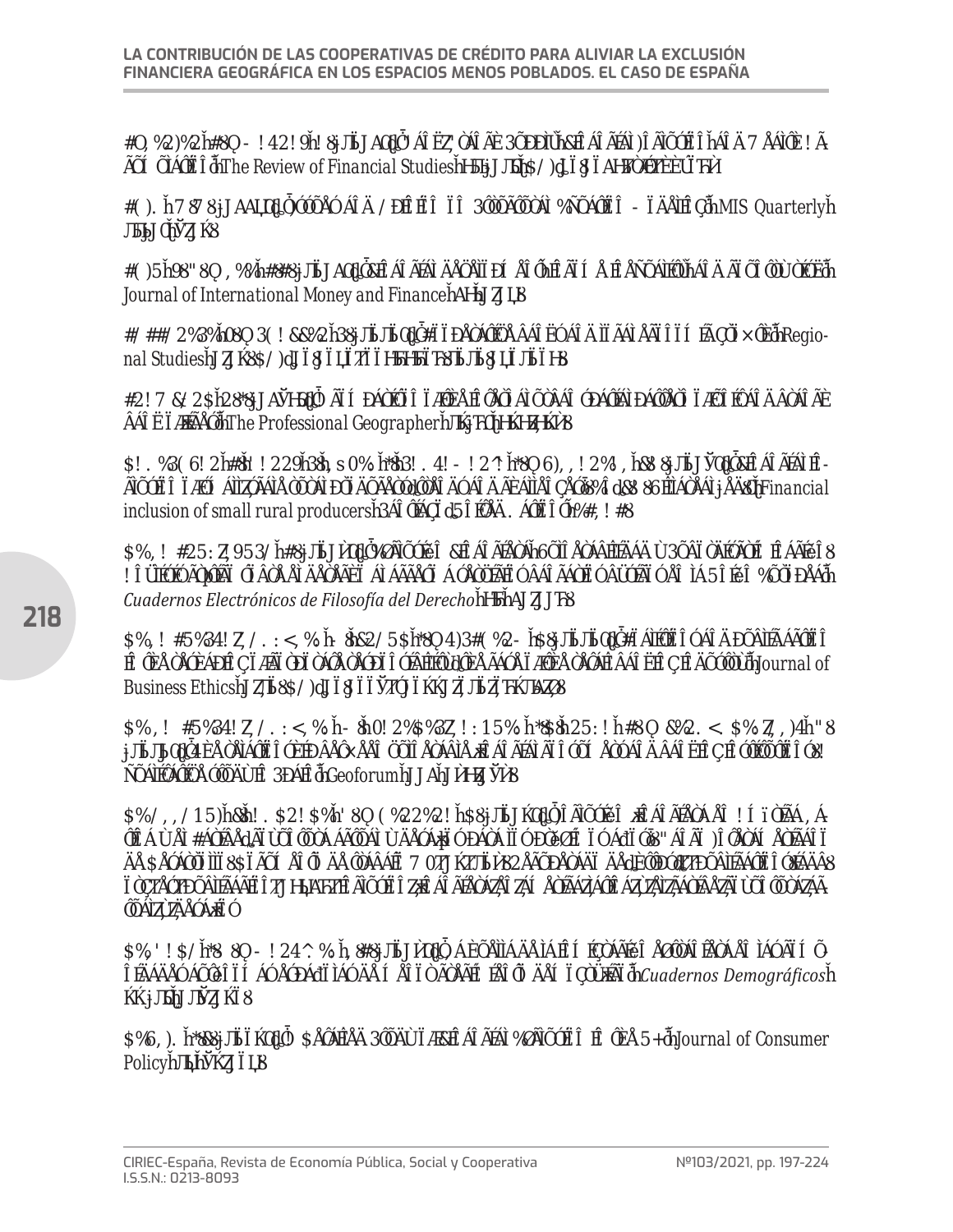DEVLIN, J.F. (2009). "An Analysis of Influences on Total Financial Exclusion", *Service Industries Journal*, DOI: 10.1080/02642060902764160.

DIAMANTOPOULOS, A. & WINKLHOFER, H. M. (2001): "Index construction with formative indicators: An alternative to scale development", *Journal of Marketing Research*, 38, 269-277.

EVANOFF, D.D. (1988): "Branch banking and service accessibility", *Journal of Money, Credit and Banking*, 20, 191-202.

FERNÁNDEZ-OLIT, B., MARTÍN, J.M. & PORRAS, E. (2019-a): "Systematized literature review on financial inclusion and exclusion in developed countries", *International Journal of Bank Marketing*, 38 (3), 600-626, DOI: 10.1108/IJBM-06-2019-0203

FERNÁNDEZ-OLIT, B., PAREDES, J.D. & DE LA CUESTA, M. (2018): "Are Social and Financial Exclusion Two Sides of the Same Coin? An Analysis of the Financial Integration of Vulnerable People. Social Indicators Research: An International and Interdisciplinary", *Journal for Quality-of-Life Measurement*, 135(1), 245-268.

FERNÁNDEZ-OLIT, B., RUZA, C., DE LA CUESTA, M. & MATILLA-GARCÍA, M. (2019-b): "Banks and financial discrimination: What can be learnt from the Spanish experience?", *Journal of Consumer Policy*, 42, 303-323.

FRENCH S., LEYSHON, A. & MEEK, S. (2013): "*The changing geography of British bank and building society branch networks, 2003-2012*", University of Nottingham Working Paper.

GARCÍA CABELLO, J. (2019): "A decision model for bank branch site selection: Define branch successand do not deviate", *Socio-Economic Planning Sciences*, 68, 100599. DOI: OI.OR-G/10.1016/J.SEPS.2017.09.004

GARCÍA, R. & ESPEJO, C. (2019): "Los círculos viciosos de la despoblación en el medio rural español: Teruel como caso de estudio", *Revista de Estudios Geográficos*, 80 (286), 9-13.

GIAGNOCAVO, C., GEREZ, S. & SFORZI, J. (2012): "Cooperative bank strategies for social-economic problem solving: supporting social Enterprise and local development", *Annals of Public and Cooperative Economics*, 83 (3), 281-315.

GOERLICH, F., RUIZ, F., CHORÉN, P. & ALBERT, C. (2015): *Cambios en la estructura y localización de la población: Una visión de largo plazo (1842-2011)*, Bilbao: Fundación BBVA.

GOGLIO, S. & ALEXOPOULOS Y. (eds.) (2012): *Financial Cooperatives and Local Development*. London: Routledge.

GUNTHER, J.W. (1997): *Geographic liberalization and the accessibility of banking services in rural areas*, Mimeo: Federal Reserve Bank of Dallas.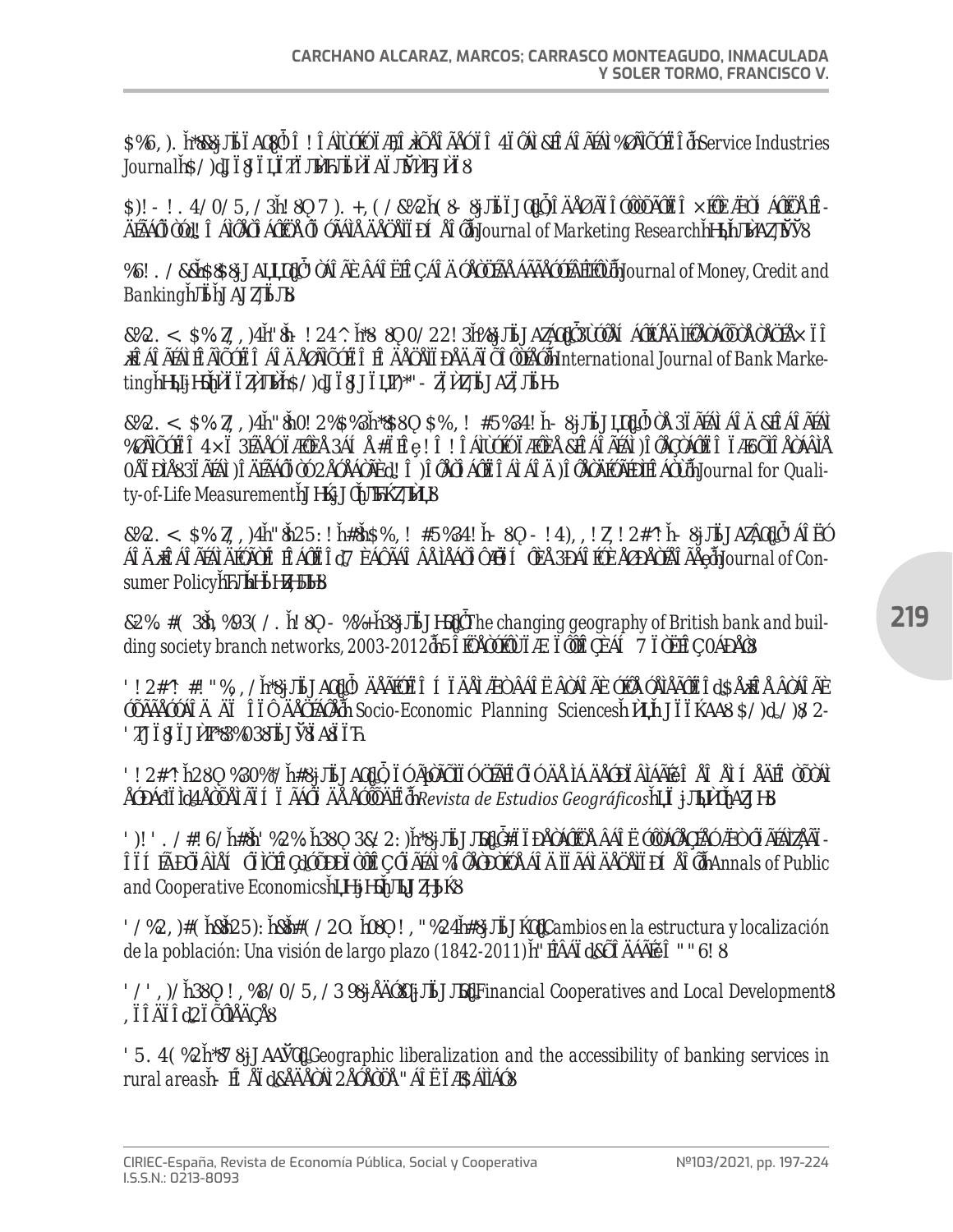GUTIÉRREZ, E., MORAL-BENITO, E. & RAMOS, R. (2020): "Tendencias recientes de la población en las áreas rurales y urbanas de España", *Documentos Ocasionales,* nº 2027, Banco de España.

GUTIÉRREZ, E., MORAL-BENITO, E., OTO-PERALÍAS, D. & RAMOS, R. (2020): "The spatial distribution of population in Spain: an anomaly in European perspective", *Documentos Ocasionales,* nº 2028, Banco de España.

HAENLEIN, M. & KAPLAN, A. (2004): "A Beginner´s Guide to Partial Least Squares Analysis", *Understanding Statistics*, 3(4), 283-297.

HAIR, J., HULT, G., RINGLE, C. & SARSTEDT, M. (2017a): *A Primer on Partial Least Square Structural Equation Modeling (PLS-SEM)*. Estados Unidos, California: Sage.

HAIR, J., HULT, G., RINGLE, C., SARSTEDT, M. & THIELE, K.O. (2017b): "Mirror, Mirror on the wall: a comparative evaluation of composite-based structural equation modeling methods", *Journal of the Academy of Marketing Science*, 45 (5), 616-632.

HAIR, J., SARSTEDT, M., PIEPER, T.M. & RINGLE, C.M. (2012): "The use of partial least squares structural equation modeling in strategic management research: a review of past practices and recommendations for future applications", *Long Range Planning*, 45, 320-340.

HAUB, C. & TOSHIKO K. (2014): *World Population Data Sheet*, Washington, DC: Population Reference Bureau.

HENSELER, J., RINGLE, C.M. & SINKOVICS, R.R. (2009): "The use de partial least squares path modeling in international marketing", *Advances in International Marketing*, 20, 277-320.

HERPFER, C., MJOS, A. & CORNELIUS, S. (2019): *The Causal Impact of Distance on Bank Lending. Documento de Trabajo*. Disponible en SSRN: https://ssrn.com/abstract=2587058

JIMENEZ, C. & TEJERO, H. (2018): "Cierre de oficinas bancarias y acceso al efectivo en España", *Revista de Estabilidad Financiera*, 34, 35-57, Banco de España.

JOASSART-MARCELLI, P. & STEPHENS, P. (2009): "Immigrant banking and financial exclusion in Greater Boston", *Journal of Economic Geography*, 10(6), 883-912.

JOHNSON, K. & LICHTER, D. (2019): "Rural Depopulation: Growth and Decline Processes Over the Past Century", *Rural Sociol*, 84, 3-27.

JOHNSON, K., LAYTON, F. & DUDLEY, P. (2015): "More Deaths than Births: Subnational Natural Decrease in Europe and the United States", *Population and Development Review*, 41 (4), 651-80.

KATO, H. (2014): "Declining Population and the Revitalization of Local Regions in Japan", *Meiji Journal of Political Science and Economics*, 3, 25-35.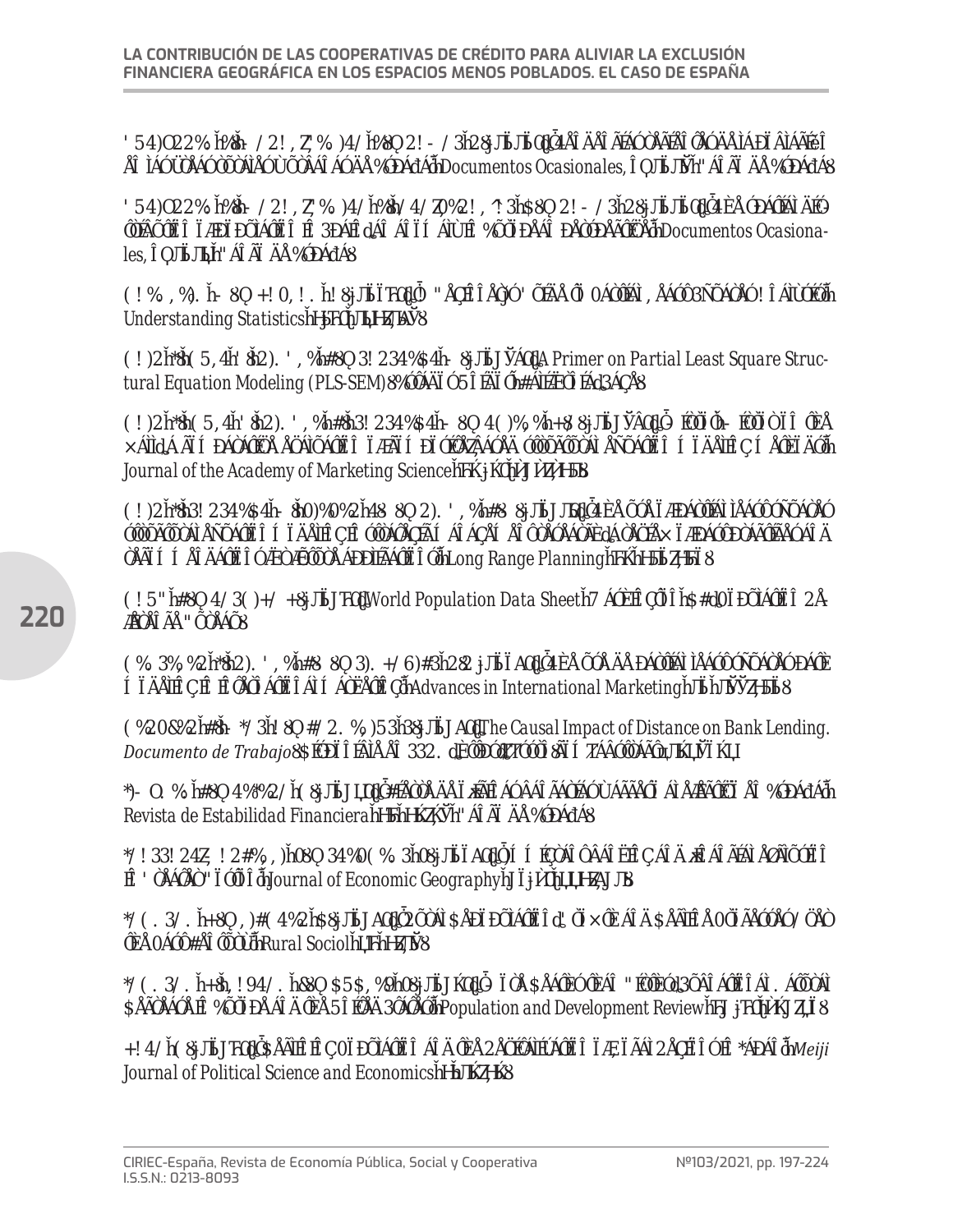KEMPSON, E. & WHYLEY, C. (1999a): *Kept in or Opted Out? Understanding and Combating Financial Exclusion*, Bristol: Policy Press.

KEMPSON, E. & WHYLEY, C. (1999b): "Understanding and Combating Financial Exclusion", *Insurance Trends*, 21, 18-22.

LEVINE, R. (1998): "The legal environment, banks, and long-run economic growth", *Journal of Money, Credit and Banking*, 596-613.

LEVINE, R. & ZERVOS, S. (1998): "Stock markets, banks, and economic growth", *American Economic Review,* 537-558.

MARTÍN-OLIVER, A. (2019): "Financial exclusion and branch closures in Spain after the Great Recession", *Regional Studies*, 53 (4), 562-573.

MATEOS-APARICIO, G. (2011): "Partial least squares (PLS) methods: origins, evolution, and application to social sciences". *Communications in Statistics-Theory and Methods*, 40(13), 2305- 2317.

MAUDOS, J. (2016): "La concentración regional del mercado bancario", *Cuadernos de Información Económica*, 251, 49-62.

MAUDOS, J. (2017): "Modelos de negocio en la banca europea: cambios", *Cuadernos de Información Económica*, 257, 11-25.

MAUDOS, J. (2018): "Bank Restructuring and Access to Financial Services: The Spanish Case". *Growth and Change*, 48 (4), 963-990.

MCKILLOP, D.G. & WARD, A.M. (2011): "An examination of volunteer motivation in credit unions: informing volunteer resource management", *Annals of Public and Cooperative Economics*, 82 (3), 253-275, DOI: 10.1111/J.1467-8292.2011.00438.X

MCKILLOP, D.G., WARD, A. &. WILSON, J. (2007): "The Development of Credit Unions and Their Role in Tackling Financial Exclusion", *Public Money & Management*, 27 (1), 37-44.

MINETI, R., MURRO, P. & PERUZZI, V. (2021): "Not all banks are equal: cooperative baking and income inequality", *Economic Inquiry*, 59(1), 20. DOI: 10.1111/ecin.12932

MYERS, S., BOGDAN, L., EIDSNESS, M., JOHNSON, A., SCHOO, M., SMITH, N. & ZACKERY, B. (2009): "Taking a trait approach to understanding college students' perception of group work", *College Student Journal*, 43, 22-831 2012.

MYRDAL, G. (1957): *Economic Theory and Underdeveloped Regions*, London, UK: Methuen and Company.

221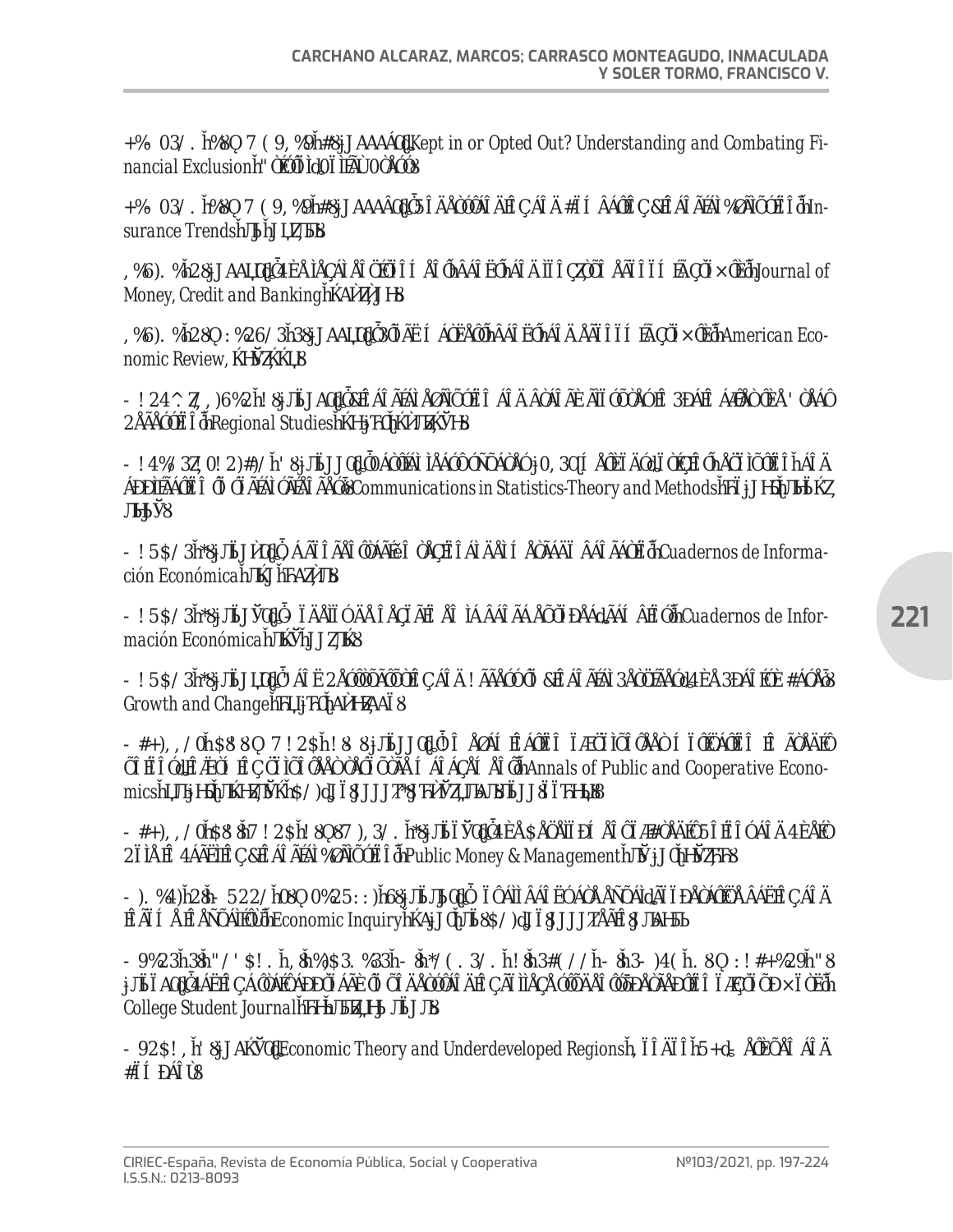NARAYAN, P. K. & NARAYAN, S. (2013). "The short-run relationship between the financial system and economic growth: New evidence from regional panels", *International Review of Financial Analysis*, 29, 70-78.

NGUYEN, H. L. Q. (2019): "Are credit markets still local? Evidence from bank branch closings", *American Economic Journal: Applied Economics*, 11, 1-32.

NUNNALLY, J.C. & BERNSTEIN, I.H. (1994): *Psychonnetric Theory,* New York: McGraw-Hill.

PEREIRA, D. et al. (2004): *Las zonas rurales en España: un diagnóstico desde la perspectiva de las desigualdades territoriales y los cambios sociales y económicos*, Madrid: Fundación FOESSA.

PINILLA, V. & SÁEZ, L.A. (2017): *La despoblación rural en España: génesis de un problema y políticas innovadoras*, Informes CEDDAR 2017-2, Zaragoza: Centro de Estudios sobre Despoblación y Desarrollo de Áreas Rurales.

PINILLA, V., AYUDA, M.I. & SÁEZ, L.A. (2008): "Rural depopulation and the migration turnaround in Mediterranean Western Europe: a case study of Aragon", *Journal of Rural and Community Development*, 3, 1-22.

POSADA RESTREPO, D. (2021): "*Infraestructura del efectivo y vulnerabilidad en el acceso al efectivo en España*", Boletín económico Banco de España [Artículos], 3, 1-19.

RAJOVIG, G. & BULATOVIC, J. (2013): "Characteristics of Housing in Rural Villages: The Case Northeastern Montenegro", *International Letters of Social and Humanistic Sciences*, 6, 24-35.

RECAÑO, J. (2017): "La sostenibilidad demográfica de la España vacía", *Perspectives demogràfiques*, 7, 1-14. Centre d'Estudis Demogràfics (ISSN: 2696-4228). DOI: 10.46710/ced.pd.esp.7

RICHTER, N.F., SINKOVICS, R.R., RINGLE, C.M. & SCHLÄGEL, C.M. (2015): "A critical look at the use of SEM in international business research", *International Marketing Review*, 33(3), 376- 404.

RINGLE, C.M., SARSTEDT, M., MITCHELL, R. & GUDERGAN, S.P. (2018): "Partial least squares structural equation modeling in HRM research", *The International Journal of Human Resource Management*, 1-27.

RINGLE, C.M., SARSTEDT, M. & STRAUB, D.W. (2012): "A critical look at the use of PLS-SEM in MIS quarterly", *MIS Quarterly*, 36 (1), 3-14.

RINGLE, C.M., SARSTEDT, M., MITCHELL, R. & GUDERGAN, S.P. (2019): "Partial least squares structural equation modelling in HRM research", *The International Journal of Human Resource Management*, Forthcoming.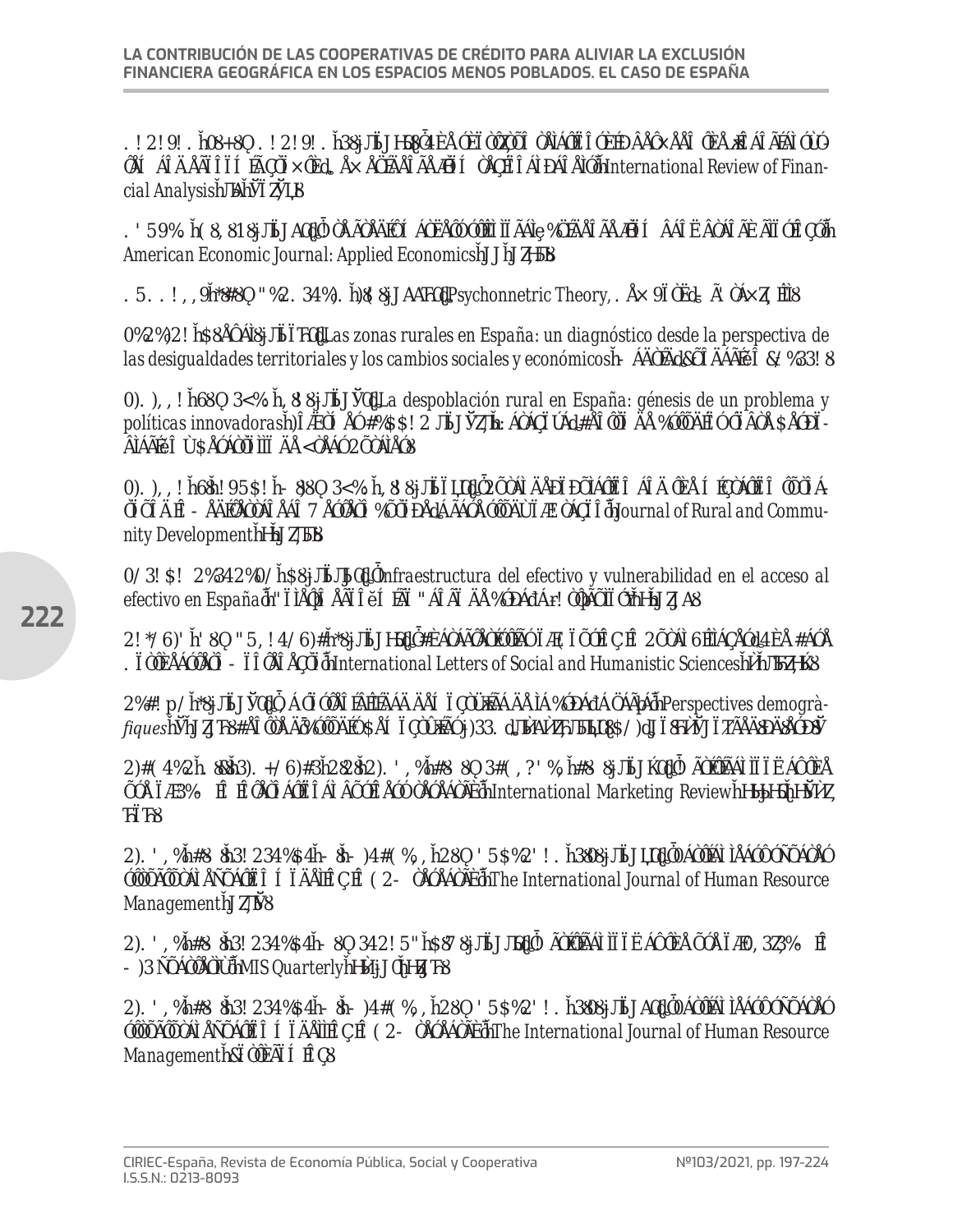ROLDÁN, J.L. & SÁNCHEZ-FRANCO, M.J. (2012): "Variance-based structural equation modeling: guidelines for using partial least squares in information systems research". In: Mora, M., Gelman, O., Steenkamp, AL, et al. (Eds), *Research Methodologies, Innovations and Philosophies in Software Systems Engineering and Information Systems*, IGI Global, Hershey, PA.

ROUSSEAU, P.L. & SYLLA, R. (2007): *Financial Systems, Economic Growth, and Globalization*, Chicago: University of Chicago Press.

SALIGNAC, F., MARJOLIN, A., REEVE, R. & MUIR, K. (2019): "Conceptualizing and Measuring Financial Resilience: A Multidimensional Framework", *Social Indicators Research*, 145, 17-38, DOI: 10.1007/s11205-019-02100-4

SFAR, F.E.H. & OUDA, QB. (2016): "Contribution of cooperative banks to the regional economic growth: Empirical evidence from France", *International Journal of Economics and Financial Issues*. 6(2).

SINCLAIR, S.P. (2001): *Financial exclusion: An introductory survey*, Edinburgh: CRSIS, Edinburgh College of Art/Heriot-Watt University.

SURCHEV, P. (2010): "Rural areas, problems and opportunities for development", *Trakia Journal of Sciences*, 8 (3), 234-239.

SZYMANSKA, D., BIEGANSKA, J. & GIL, A. (2009): "Rural areas in Poland in the context of changes in population age structure in 1996, 2001 and 2006", *Bulletin of geography*. Socio-Economic Series, 12, 91-107.

THORAT, U. (2008): "Financial inclusion and information technology", *BIS Review*, Recuperado de: http://www.bis.org/review/r080917d.p

UNITED NATIONS (2015): *Transforming our world: the 2030 Agenda for Sustainable Development* (A/RES/70/1), New York: UN.

VALERO, D.E., ESCRIBANO, J. & VERCHER, N. (2016): "Social policies addressing social exclusion in rural areas of Spain and Portugal: The main post-crisis trans- formational trends". *Sociologia e Politiche Sociali*, 19(3), 83-191.

VAN DEN HEUVEL, F., DE LANGEN, P., VAN DONSELAAR, K. & FRANSOO, J. (2014): "Proximity matters: Synergies through co-location of logistics establishments", *International Journal of Logistics Research and Applications*, 17, 377-395.

WORLD BANK (2020): "*Global Financial Inclusion Database*". Recuperado de: https://datacatalog.worldbank.org/dataset/global-financial-inclusion-global-findex-database. Descargado en mayo de 2020.

I.S.S.N.: 0213-8093